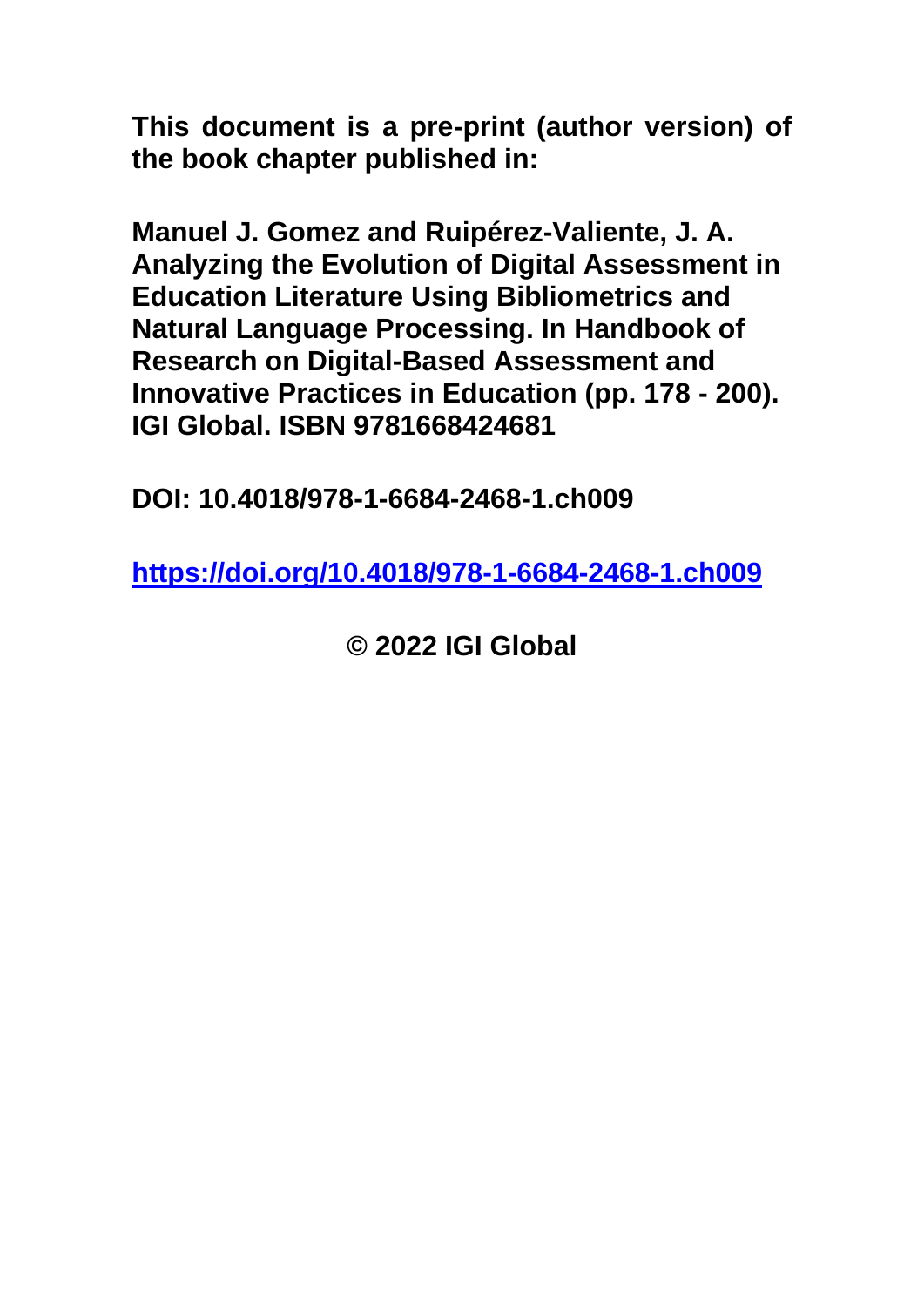# Analyzing the Evolution of Digital Assessment in Education Literature Using Bibliometrics and Natural Language Processing

Manuel J. Gomez and José A. Ruipérez-Valiente *University of Murcia, Spain*

# **ABSTRACT**

*Over the last decade, we have seen a large amount of research being performed in technology-enhanced learning. Within this area, the use of digital assessment has been gaining a lot of popularity. In this work, the researchers aim to identify the main topics in this area within the last 15 years, proposing a new methodology to perform a text analytics and bibliometrics driven approach. Authors collected all the metadata and full text from papers from the last 15 years within this area, trying to find the main topics across all the papers, along with hidden relationships between authors and papers. The analysis in this work has focused on three main objectives: 1) Discover which are the main topics of digital assessment in education based on topic modeling and keywords analysis, using both full text and metadata. 2) Discover the evolution of said topics over the last 15 years of research. 3) Discover the primary authors and papers, along with hidden relationships between existing communities. Authors expect this study to overcome the current limitations in qualitative analysis in research papers, objectively processing large amounts of research and shedding some light on the latest trends within this area.*

Keywords: Technology-enhanced Learning, Digital Assessment, Natural Language Processing, Nlpenhanced Bibliometrics, Topics, Keywords, Network Analysis, Education

# **INTRODUCTION**

Over the last two decades, technology has become an inherent part of education, by generating multiple new applications to improve the learning process (Raja & Nagasubramani, 2018) . These applications have been diverse, including learning management systems (LMSs) to facilitate course development (Sclater, 2008), smart devices and classrooms (Zhu et al., 2016), artificial intelligence applications in education (L. Chen et al., 2020), or even games (Ruipérez-Valiente & Kim, 2020). Multiple research studies have shown the benefits of educational technologies to improve learning. Within the broad spectrum of technology enhanced learning, researchers focus on this chapter specifically on digital assessment, also known as e-assessment (Whitelock, 2009).

Broadly speaking, assessment can be defined as a process of drawing inferences based on evidence. Within the context of education, it has been defined in different ways. Our view of assessment aligns with the following definition provided by Huba and Freed "*Assessment is the process of gathering and discussing information from multiple and diverse sources in order to develop a deep understanding of what students know, understand, and can do with their knowledge as a result of their educational experiences*" (Huba & Freed, 2000). Therefore, when we talk about digital assessment, we mean that this assessment process is supported by digital technologies at some point. In that sense, digital assessment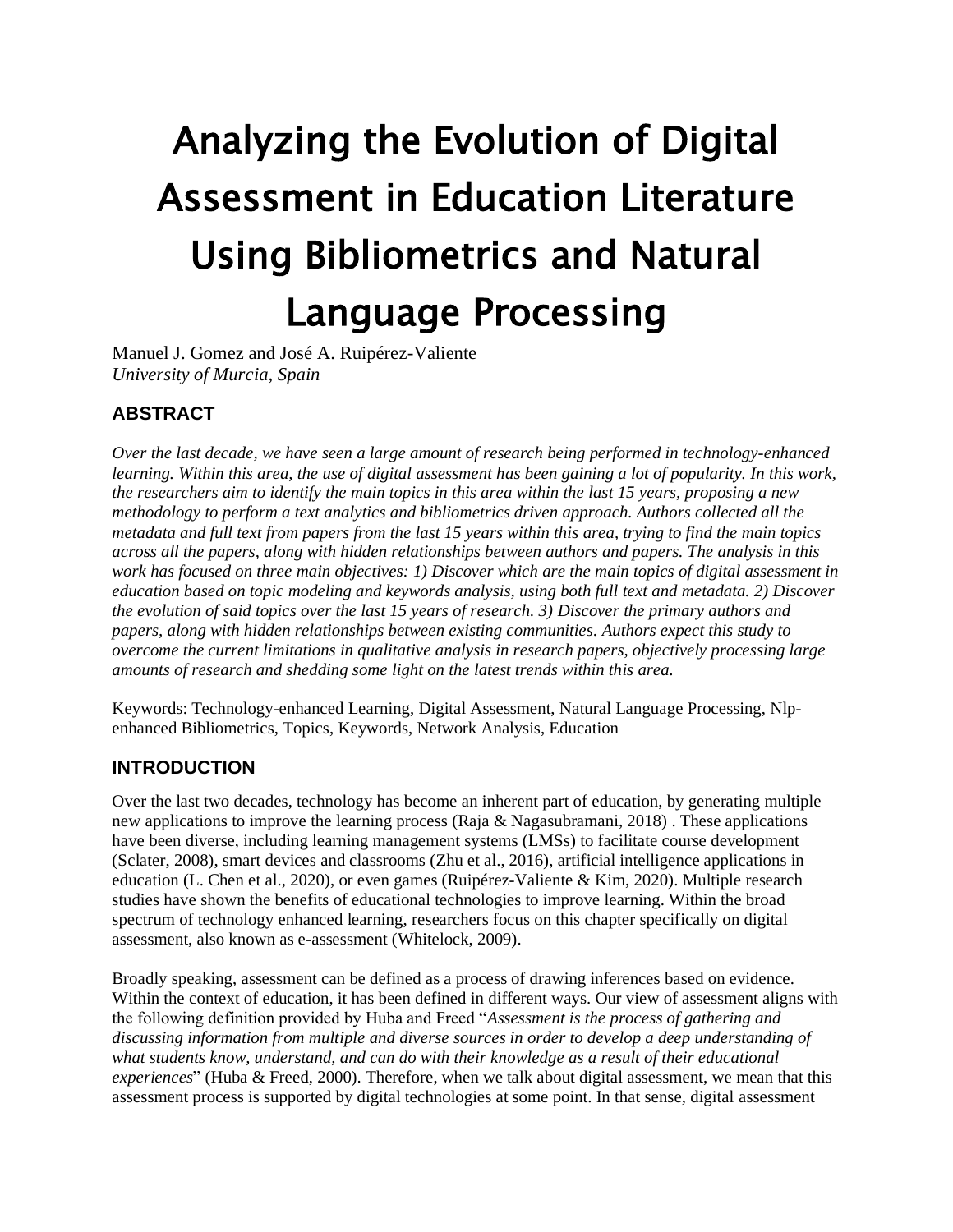can take many forms. The simplest form might be the use of digital quizzes and exams in order to facilitate performing assessment over a digital medium (Dellos, 2015). However, that is just the very first step in the process.

Over the last decade there have been multiple digital assessment approaches aiming to improve the educational process. For example, numerous intelligent tutoring systems (ITSs) (Anderson et al., 1985) have emerged that frequently implement adaptive learning algorithms in order to adapt the assessment items to the current knowledge of students automatically. Other examples can include the use of health assessment systems (Saini et al., 2012) to evaluate the recovery of patients that are training to get better or the implementation of digital assessment solutions that can improve the trustworthiness of remote learning against academic dishonesty (Jaramillo-Morillo et al., 2020). Finally, a prominent example is the field of game-based assessment, that aims to perform stealth assessment of competencies and skills through the use of the data generated in games (Gomez et al., 2021). These different applications have reported clear benefits that can improve the assessment process at different levels. Some studies are focused on reporting new tools for digital assessment, others focus on the instructional design to include those digital assessments within the curriculum, and others evaluate the outcomes of using digital assessment.

Therefore, the field of digital assessment is quite broad. In this chapter, we aim to perform a longitudinal study of this literature. However, performing a qualitative review of all the literature is quite consuming, given that this is an ample field with many publications. Consequently, we propose to perform a bibliometrics study enhanced with natural language processing (NLP) techniques (Wolfram, 2016) to automatically extract the topics of the papers based on their full text or abstract. We will investigate the main topics and the evolution of those over the last 15 years. Moreover, we also aim to use network analysis approaches to inspect the research community with a co-author network and a citation paper network. More specifically, we have the following research questions (RQs):

**RQ1**: What are the main topics of digital assessment in education literature based on keywords and topic modeling?

**RQ2**: What has been the evolution of such topics over the last 15 years of research?

**RQ3**: What are the communities of authors and papers in this topic based on a network analysis perspective?

The remainder of the chapter is organized as follows: First, the authors perform a background review of the bibliometrics and network analysis foundations, as well as previous work on digital assessment. Then, the authors extensively describe the methodology pursued to perform the NLP-enhanced bibliometrics study of digital assessment field. Then, the authors present the results of each one of the RQs. We finalize with a discussion about our findings, limitations, conclusion, and future work directions.

# **BACKGROUND**

In this research, authors address a set of different research areas, presenting a novel methodology to provide interesting and useful information through different analyses on digital assessment in education literature. One of these different areas is bibliometrics. The term "statistical bibliography" seems to have been first used by E. Wyndham Hulme in 1922 when he delivered two lectures as the Sandars Reader in Bibliography at the University of Cambridge. However, this term has never been found satisfactory, and this feeling is fairly general by many other researchers in the field (Pritchard  $\&$  others, 1969). The term is not very descriptive and can be confused with statistics or bibliographies on statistics. Therefore, a better name suggested for this subject is "bibliometrics.". It was first used, so far as can be ascertained, in the Journal of Documentation in 1969 (Burchfield, 1972). Since then, numerous definitions have emerged: "the application of mathematics and statistical methods to books and other media of communication," or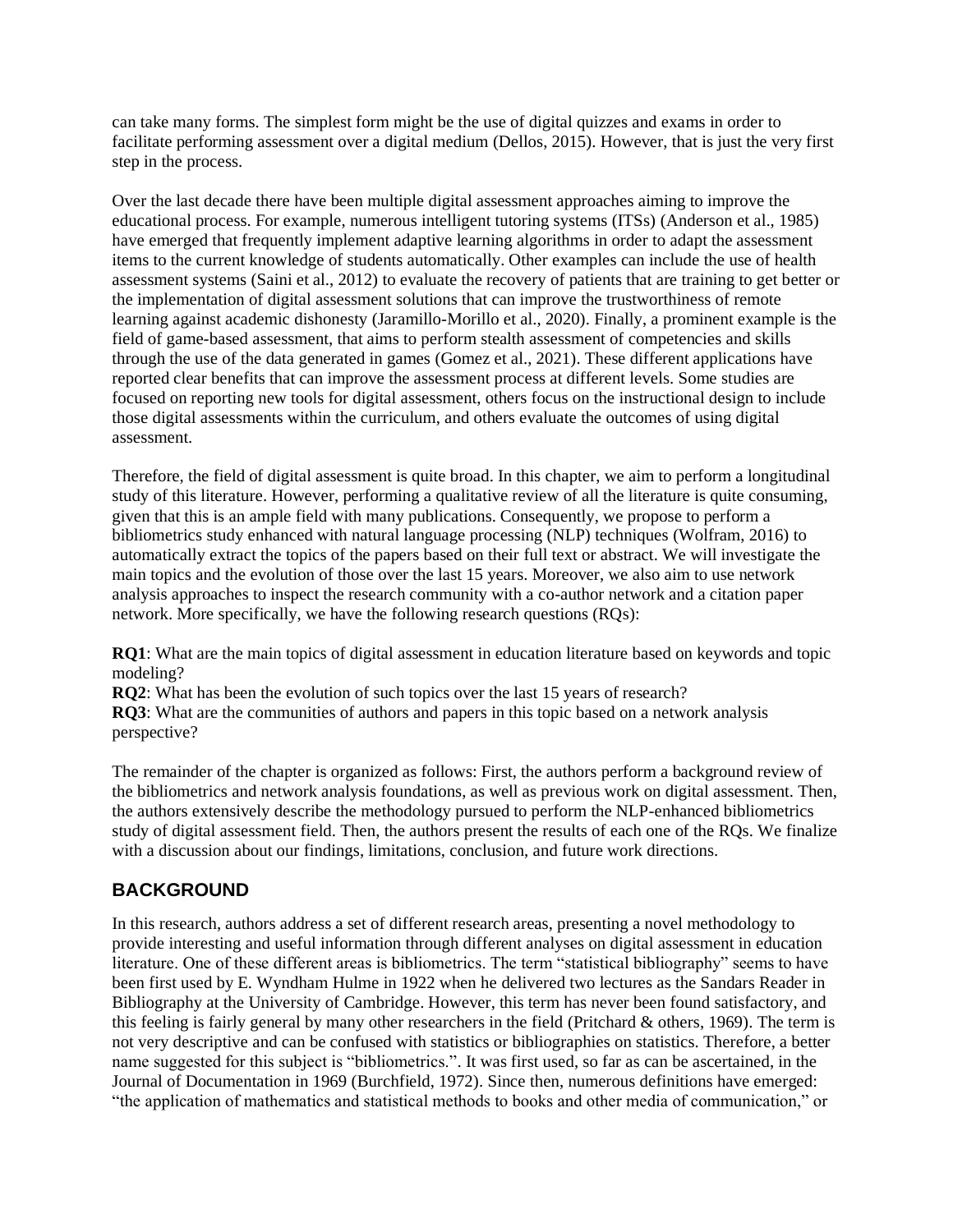"quantitative analyses of the bibliographic features of a body of literature" are only two of the existing definitions of this field (Broadus, 1987). Despite the fact that this statistical analysis of publications has been practiced since the 1920s, bibliometric activity grew significantly with the emergence of new citation mapping tools starting with the ISI's citation indices in the 1960s (De Bellis, 2009). Moreover, since the turn of the century, there has been a proliferation of bibliometric tools and indicators from the bibliographic database suppliers and academic researchers working in this field (Cox et al., 2019).

Then, bibliometrics could measure, for example, an article's impact. Bibliometric methods can estimate how much influence or impact a selected research article has on future research, and it usually does this by counting the number of times the article is cited after it is published (Cooper, 2015). However, at the level of individuals, bibliometrics usually measures the productivity of research but does not necessarily say anything about quality or the competence of researchers as teachers. In addition, it is important to note that the indicators obtained from bibliometric databases are not indicative in an absolute value terms, but they take taking their full significance only in relative terms when comparing them comparison with those of other groups (Okubo, 1997). The researchers found several studies that aimed to perform bibliometric analysis in research papers: authors in (Kokol et al., 2021) collected 6,557 medical publications from 1970 to 2018 from the Scopus bibliographic database, identifying 33 historical roots and 16 clinical areas, and concluding that the literature production trend was positive. Another example is the work in (Fan et al., 2020), where authors retrieved 864 publications about COVID-19 from both English and Chinese databases, analyzing the different authors and journals, countries and institutions, or the co-occurrence of keywords, among other analyses.

Moreover, bibliometric information can be used to discover more complex information than only quantitative measures, and network analysis is becoming increasingly popular as a general methodology for understanding complex patterns of interaction. It examines actors who are connected directly or indirectly by one or more different relationships, comprising graphical representations of the relationships (edges) between variables (nodes) (Hevey, 2018). Moreover, it assumes that relationships are important, and its benefits include: identifying individuals or teams that play central roles, make out opportunities to accelerate knowledge flows across functional boundaries, or strengthen the efficiency and effectiveness of existing, formal communication channels (Serrat, 2017). Moreover, that use of NLP for mining scientific papers leads us to the research topic on "NLP-enhanced Bibliometrics,", which aims to promote interdisciplinary research in bibliometrics, NLP, and computational linguistics in order to enhance the ways bibliometrics can benefit from large-scale text analytics and sense mining of papers (Atanassova et al., 2019).

This area of network analysis can also be applied to analyze research papers, including the relationships between authors or between papers. For example, authors in (Ji et al., 2021) collected 83,331 statistical articles published in 36 representative journals, and used network analysis to estimate research interest of authors, but also to discover a multi-layer community tree to visualize the author migrations in different sub-areas. We can see another example in (Zhang et al., 2021), where authors investigated three computer science education conferences (SIGCSE Technical Symposium, ITiCSE and ICER), and analyzed authorship and affiliation details for over 4,500 publications, concluding that the community is open to newcomers, and both the number of authors, and the overall level of collaboration is growing.

While bibliometrics are commonly used to provide "quantitative" indicators about research papers, in this research, Natural Language Processing (NLP) is also used to add a "qualitative" aspect about analyzed publications. NLP is an area of research and application that explores how computers can be used to understand and manipulate natural language text or speech in order to do useful things (Chowdhury, 2003). It is considered to be a subfield of Artificial Intelligence and linguistics, and its history started in the 1950s, when Alan Turing published an article called "Machine and Intelligence" (Chopra et al., 2013). Nowadays, with the huge amount of texts available to be analyzed, NLP expertise can be used with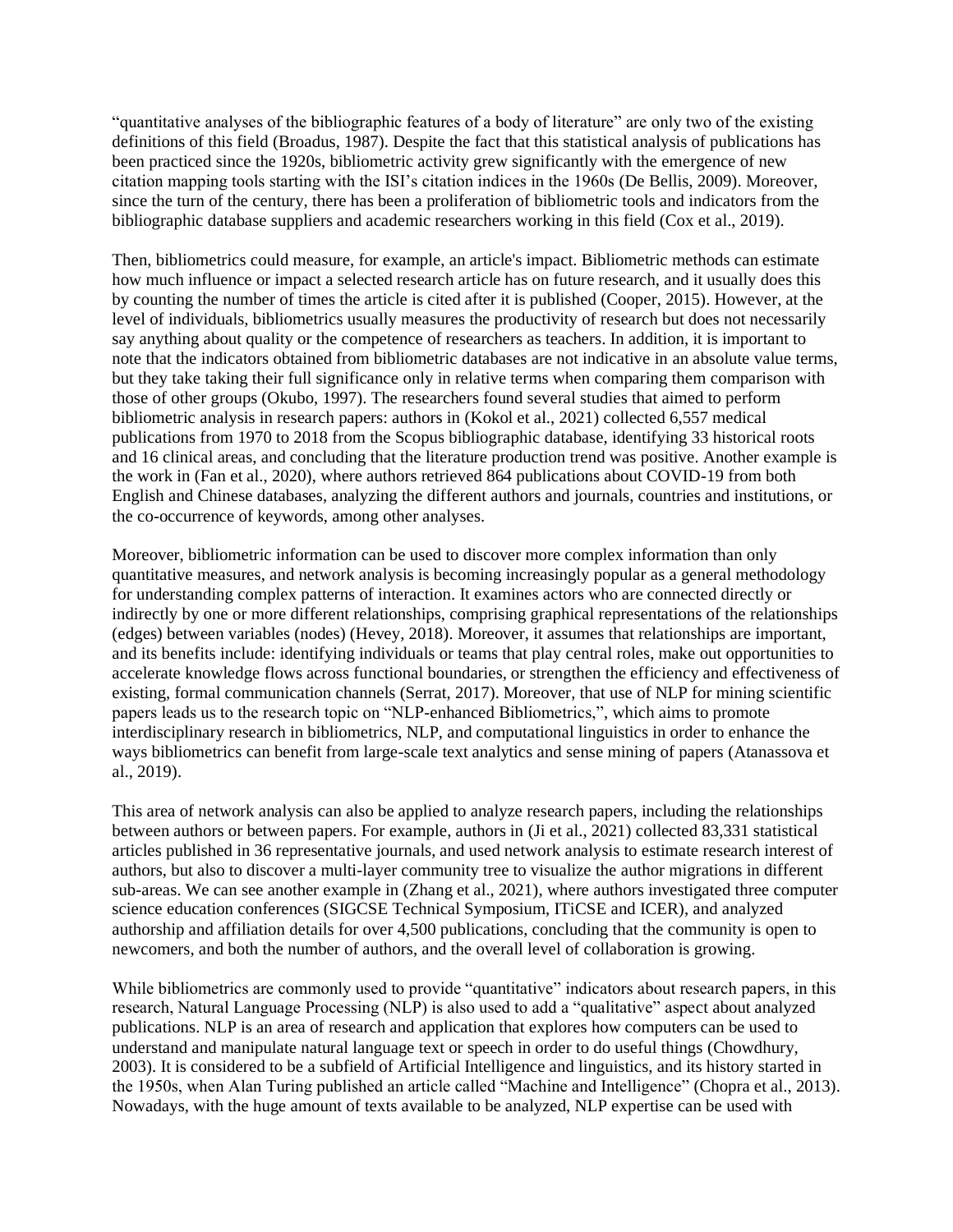different purposes, such as automatic translation, question answering, indexing and searching large texts, knowledge acquisition, or text generation, among many others (Chowdhary, 2020). However, there are also some limitations in the area. The principal difficulty in processing natural language is the pervasive ambiguity found at all levels, such as lexical, semantic, structural, or pragmatic ambiguity, among others. All these forms of ambiguity may interact and produce an extremely complex interpretation process (Allen, 2003). When examining current literature, authors found many works applying NLP and text mining to discover trends in research papers of many different fields. Those fields include medication usage (E. S. Chen et al., 2007), educational technologies (X. Chen et al., 2020), the COVID-19 pandemic (Boon-Itt & Skunkan, 2020), or even smart cities (Park & Lee, 2019).

Moreover, in this work, researchers aim to use those previous areas to analyze research on digital assessment. On the one hand, assessment is central to the practice of education. For students, good performance gives access to further educational opportunities and employment. For teachers and schools, it provides evidence of success as individuals and organizations (Ridgway et al., 2004). On the other hand, with the increasingly broad use of the Internet and the enormous rise in user-numbers, many businesses realized that the Internet represented a new resource for the search of suitable employees for their recruitment procedures (Laumer et al., 2009). Common advantages of digital assessment tools are the speed, availability, consistency, and objectivity of assessment (Amelung et al., 2010). However, the implementation of e- assessment also faces some challenges: training with inexperienced students, accessibility of computer and internet, difficulties in scoring questions with open responses, or assessing groups of students (Alruwais et al., 2018).

Finally, as far as we are concerned, this is the first study to apply these areas to analyze trends in digital assessment. However, authors found that previous work (Gürcan & Özyurt, 2020) analyzed 27,735 journal articles regarding e-learning, discovering five main dimensions using probabilistic topic modeling. The most representative of those dimensions was assessment, representing a 28.15%. The rest of discovered dimensions were learning environments, teaching models, teaching areas, and teaching tools. Moreover, the topic assessment had sub-topics such as "Feedback assessment,", "Quality evaluation,", or "Data analysis.". In addition, (Gurcan et al., 2021) performed a topic modeling analysis on 41,925 peer-reviews journal articles, revealing that the most important topics were "MOOC," "learning assessment," and "e-learning systems." Since this is the first study to analyze current trends in digital assessment using NLP and bibliometrics, the authors expect to provide an overview of current literature and gather insights about existing communities and how trends have evolved over time.

# **METHODOLOGY**

To conduct the research, the authors divided their work in different stages: a) data extraction, b) data preprocessing, c) final data collection, d) NLP and keyword analysis, and e) network analysis. The entire methodology process is represented in Figure 1.

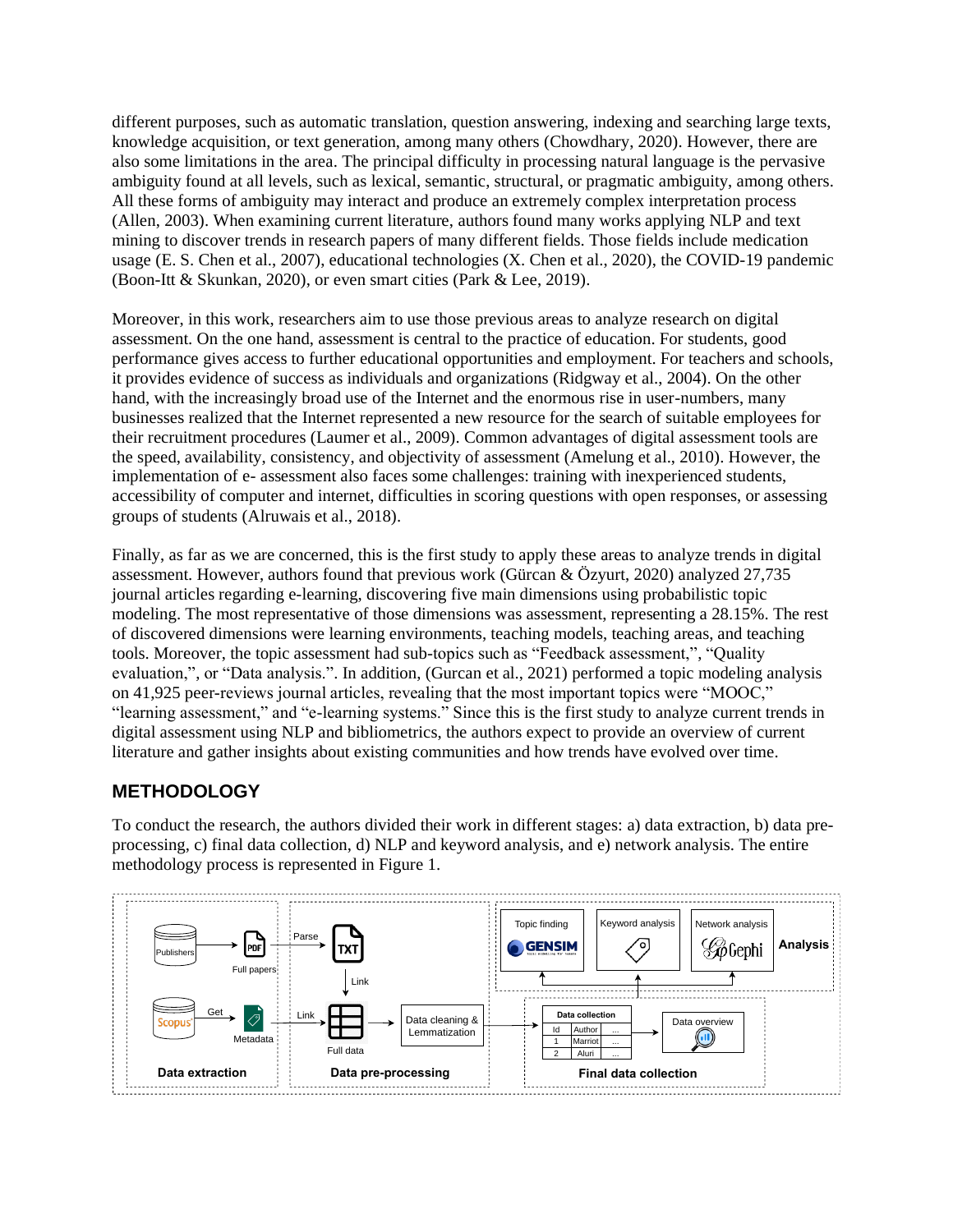# **Data Extraction**

The first step in the analysis was to get all the metadata necessary to begin the research. To limit the scope of the analysis we have considered the following criteria:

- Papers that contain "education" and ("digital assessment," or "digital-based assessment," or "eassessment") in the title, abstract or keywords.
- Papers published during the last 15 years.
- Papers published in English.
- Papers that have been published in a book, journal, or conference.

Then, the final query is the following one:

TITLE-ABS-KEY ("education") AND (TITLE-ABS-KEY ("digital assessment") OR TITLE-ABS-KEY ("digital-based assessment") OR TITLE-ABS-KEY("e-assessment")) AND (EXCLUDE (PUBYEAR , 2006) OR EXCLUDE (PUBYEAR, 2005) OR EXCLUDE (PUBYEAR, 2004) OR EXCLUDE (PUB-YEAR, 2003) OR EXCLUDE (PUBYEAR, 2002) OR EXCLUDE (PUBYEAR, 1999) OR EXCLUDE (PUBYEAR, 1997) OR EXCLUDE (PUBYEAR, 1969)) AND (LIMIT-TO (DOCTYPE, "cp") OR LIMIT-TO (DOCTYPE, "ar") OR LIMIT TO (DOCTYPE, "ch") OR LIMIT-TO (DOCTYPE, "bk")) AND (LIMIT-TO (LANGUAGE, "English"))

Moreover, the downloaded metadata includes the title, keywords, abstract, source of publication, publication year, authors and so on. Then, the next step was to collect the papers' full text (if available). To achieve this, the authors used different databases from different publishers (e.g., Springer Link database, ACM Digital Library) to download each paper separately. Since not all the paper's full text was available to be downloaded, in these cases the abstract of each paper was used instead.

# **Data Pre-processing**

Once authors had all the necessary data, the next step was to parse every PDF file into a TXT (plain text) file. Researchers considered the use of different libraries to achieve this conversion (namely *pdfMiner*, *pdfPlumbe*r, *pyPdf* and *PdfToText*). To ensure that the library used can parse the papers appropriately, researchers first made a parsing evaluation (testing if the library was able to parse the PDF files), and then a manual text review (comparing some TXT files with the original PDF files to check the quality of the conversion). After this evaluation, results suggested that the best library was *PdfToText* (Palmer, 2021), parsing 100% of the papers with high fidelity, and being able to parse even double-column PDF correctly. Once the authors had the plain text files, the next step was to link each paper's text to its metadata. Python functionalities are used for this purpose, merging the entire manuscript and the metadata in a single data structure. This is done by analyzing each paper's full text's first sentences and comparing it against the paper title originally available in the metadata.

After collecting all the data, authors had to pre-process and clean each paper's full text. First, only the paper's main body is kept (removing title, authors, affiliations, and references from the full text). The researchers performed additional cleaning actions by removing, for example, unnecessary URLs, numbers, or additional space characters. Moreover, to apply NLP techniques afterward, we need to define a set of "stop words," which will not be considered in the text analysis. In addition to the set of stop words defined by default, the authors added some more words after reviewing our data, such as "et," "al,"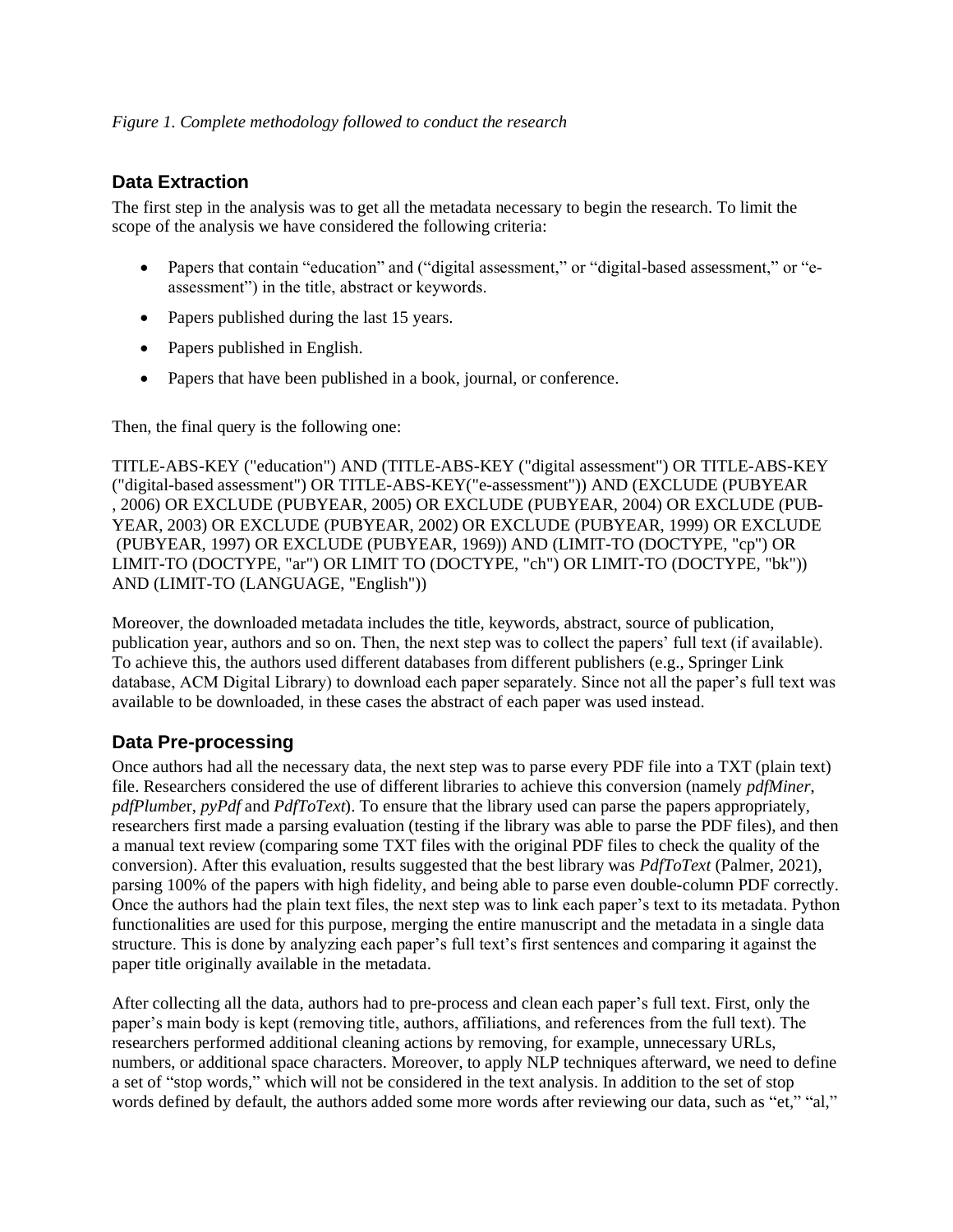"abstract," "table," or "figure," which are common words that appear in every document but do not provide helpful information to the analysis.

From now, we can start treating each paper (or abstract) as a "document,", since most of the cleaning process has endedfinalized. Once the text is cleaned, the authors lemmatized every document using *pywsd*  library. The lemmatization is the process of converting a word to its base form, and its implementation in *pywsd* works as follows: (1) It tokenizes the string, dividing it into a set of tokens (words); (2) It uses a Part-Of-Speech (POS) tagger to map each word to a POS tag (adverb, noun, adjective, etcetera); (3) It calls the lemmatizer with the token and the POS tag to get the base form of the word. The use of the Part-Of-Speech (POS) tagger is crucial to remove language ambiguities. For example, if the lemmatizer finds the sentence "Learning is good,", the POS tagger will identify "learning" as a name, and the lemmatized word will be "learning.". However, if the lemmatizer finds the sentence "The student is learning,", the POS tagger will identify "learning" as a verb, and the lemmatized word will be "learn.".

#### **Final Data Collection**

In this stage, the complete data collection (including full texts and abstracts) is cleaned and ready to be analyzed in depth. After performing further analyses, the authors wanted to make a data collection overview in order to explore the final data and show some descriptive statistics, such as the number of documents, the number of different sources (e.g., conferences, books), or the number of words in the collection.

In this research, the final data collection contains a total of 566 documents from 453 different sources. The most important sources are shown in Table 1. From these 566 documents, 48 of them (8.5%) correspond to paper abstracts (papers whose full text was not available to be downloaded). The corpus contains a total of 2,655,131 words, with 85,344 unique words. In addition, the researchers performed a word cloud model to get an overview of the most representative words, which can be seen in Figure 2. A "word cloud" is a visual representation of word frequency derived from written text, and they can serve as a starting point for a deeper analysis, helping to judge whether a given text is relevant to a specific information need (Heimerl et al., 2014). In the word cloud, the more often the word appears within the corpus being analyzed, the larger it appears in the image generated, providing a synopsis of the main themes contained within the text (Atenstaedt, 2017).

| Source title                                        | <b>Number of publications</b> |
|-----------------------------------------------------|-------------------------------|
| <b>IEEE Global Engineering Education Conference</b> | 24                            |
| Communications in Computer and Information          | 17                            |
| Science                                             |                               |
| ACM International Conference Proceeding Series      | 14                            |
| Lecture Notes in Computer Science                   | 14                            |
| Journal of Dental Education                         | 13                            |
| <b>British Journal of Education Technology</b>      | 11                            |
| Proceedings of the European Conference on e-        | 10                            |
| Learning                                            |                               |
| Assessment and Evaluation in Higher Education       | 9                             |
| European Journal of Dental Education                |                               |
| Advances in Intelligent Systems and Computing       | 6                             |

*Table 1. Main sources where papers were published in*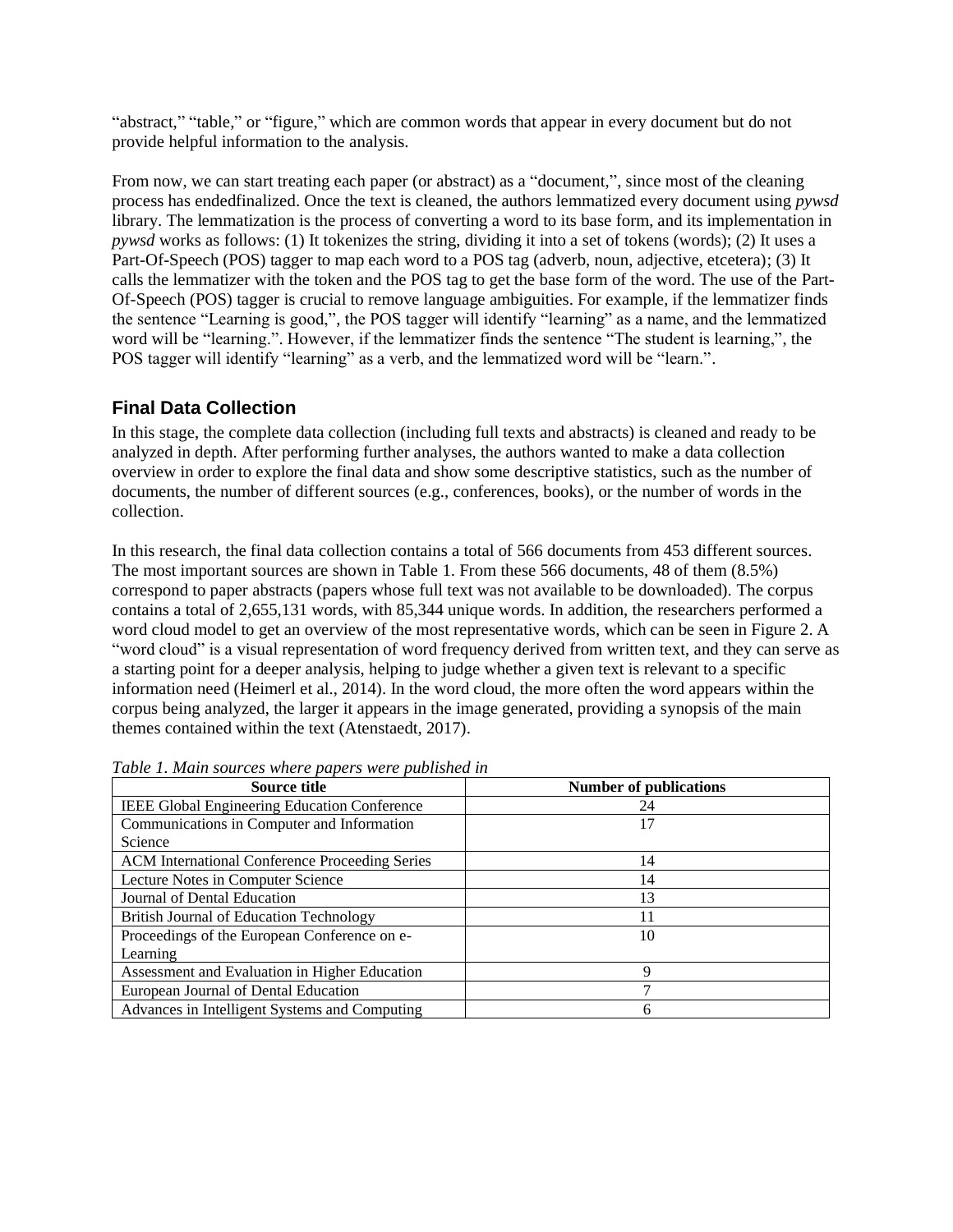

*Figure 2. Word cloud model*

As expected, the most frequent and important words are related with technology, assessment, and education, such as "student,", "assessment,", "course,", "system," and "test.". As we aimed with our selection of keywords in the initial search, we have gathered a myriad of papers revolving around the desired area, and we further confirm that the studies found are relevant to our search.

# **NLP and Keyword Analysis**

The authors have used Latent Dirichlet Allocation (LDA) topic modeling to the data, using the full text or the abstract of each paper. Specifically, *gensim* library and its *ldaMallet* model have been used. Generally, in LDA each document can be described by a distribution of topics, and each topic can be described by a distribution of words; ldaMallet has almost the same approach as LDA: LDA uses the variational Bayes approach; and *ldaMallet* uses an optimized Gibbs sampling algorithm for LDA (Thooriqoh et al., 2021; Yao et al., 2009).

There are several metrics for evaluating the optimal number of topics. Recent studies have shown that the classic predictive likelihood metric and human judgment are often not correlated, and even sometimes slightly anti-correlated (O'callaghan et al., 2015). This has led to many studies that have focused upon the development of topic coherence measures. In this study, the authors use two of these coherence measures, both of which have been shown to match well with human judgements of topic quality: *C\_v* and *C\_umass* (Röder et al., 2015; Stevens et al., 2012). Then, to apply topic modelling, we followed the next steps:

**Step 1:** We created multiple models using different number of topics to decide the optimal number, based on the coherence measures specified previously. Researchers determined that eight was the optimal number of topics, with a *C v* score of 0.38 and a *C\_umass* score of -0.39.

**Step 2:** We made an initial manual topic labeling based on the first five keywords of each one.

**Step 3:** We manually reviewed ten random papers having a high proportion (>50%) of each topic (including title, keywords and abstract) to delimit topics more precisely.

**Step 4:** We assigned the final label to each topic.

Moreover, another approach to discover the main topics is to use the papers' keywords. To analyze them, the authors applied to the keywords the same cleaning method previously applied to the papers and abstracts, and then inspected the data manually to merge similar keywords into a single one. In that way,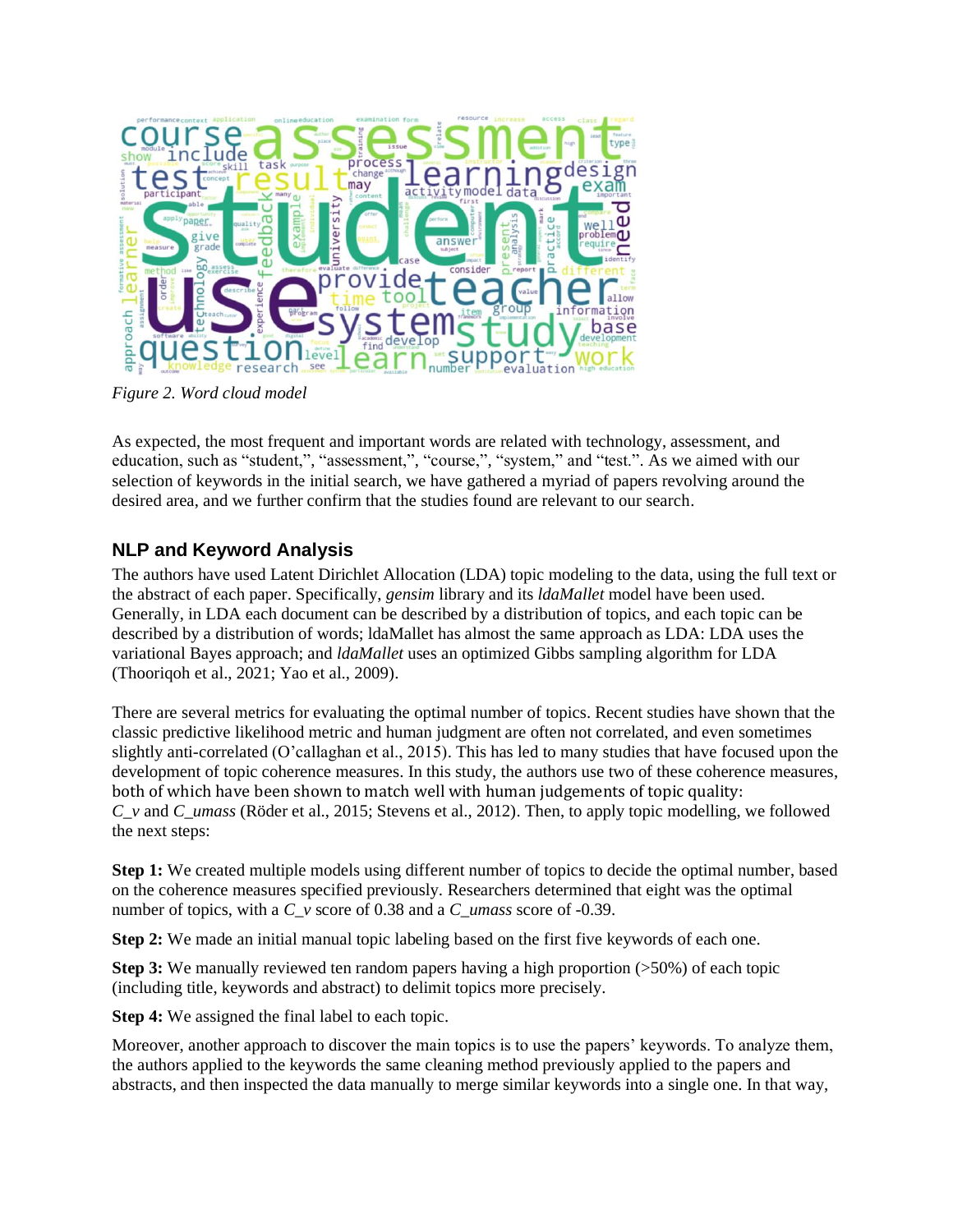when we count the keywords, if we find, for instance, "e-assessment" and "digital assessment,", both keywords are merged, and their number of appearances are aggregated.

# **Network analysis**

The next last step in this work was to perform network analysis using the metadata from the collected papers. Specifically, researchers built two different networks:

- **Co-authorship network**. Co-authorship is one of the most tangible and well documented forms of scientific collaboration, brining different talents together to give scientific credibility (Glänzel & Schubert, 2004; Kumar, 2015). A co-authorship network is an undirected graph that describes the authors working together within a collection of documents. Each node in the graph represents an author in the collection, and each edge is connected from one author to another that have shared one or more papers. In the network, each author is represented with its full name as identifier.
- **Citation network**. A citation network is a directed graph that describes the citations within a collection of documents. Each node in the graph represents a document in the collection, and each edge is directed from one document toward another that it cites. Since citations of others papers are hand-picked by the authors as being related to their research, the citations can be considered to judge relatedness (Lu et al., 2007). In this network, an identifier is generated for each paper, concatenating the first author's name with the first work of the paper title and the year of publication (e.g., if the paper title is "Electronic integrity issues in e-assessment security" (Apampa et al., 2008), the first author is "Apampa K.M.," and the year of publication is 2008, the identifier will be "ApampaElectronic2008").

In this research study, the researchers used the papers' full text to obtain the information about the citations of each paper, and the metadata to obtain the information about the different authors. Then, both networks are created using Gephi, an open-source network analysis and visualization software package written in Java on the NetBeans platform (Bastian et al., 2009).

# **RESULTS**

# **RQ1. Main Topics of Digital Assessment in Education Based on Keywords and Topic Modeling**

As a preliminary output of the results, we find the following eight predominant topics based on the NLP topic finding model, where each topic is identified by their most representative words in terms of the Term Frecuency-Inverse Document Frecuency (TF-IDF). We can find a description of each topic, along with its title and most representative terms, in Table 2. Next, we will discuss the importance of each one of these topics across the entire corpus, and also the temporal evolution of said topics over the last 15 years, to see which ones are new emerging trends, which ones are disappearing, and which ones are constant over time.

| <b>Topic</b>             | <b>Description</b>                        | <b>Main terms</b>                      |
|--------------------------|-------------------------------------------|----------------------------------------|
| Alternative e-assessment | Includes papers about alternative ways of | Item, game, word, video, test, tablet, |
| & adoption               | e-assessment, such as the use of games,   | diffusion                              |
|                          | tablets, or smartwatches, among others.   |                                        |
| Formative assessment $&$ | Papers about formative assessment, which  | Feedback, teacher, student, formative, |
| feedback                 | is the use of assessment to provide       | assessment, study                      |

*Table 2. Main topics discovered by the ldaMallet model*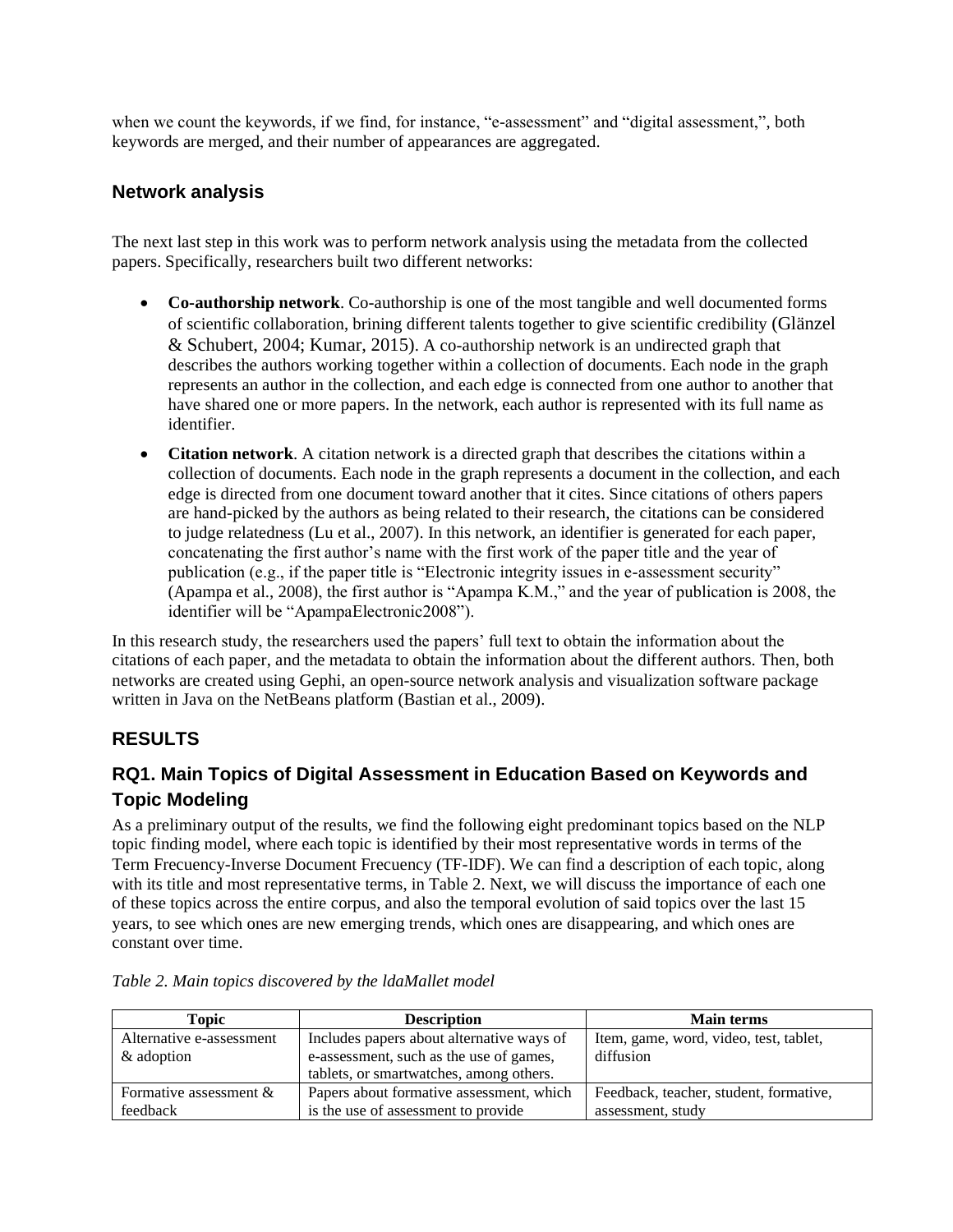|                           | feedback to teachers and students over the |                                            |
|---------------------------|--------------------------------------------|--------------------------------------------|
|                           | course of instruction (Boston, 2002).      |                                            |
| Professional development  | This topic contains studies which aim to   | Learn, teach, staff, college, development, |
|                           | apply digital assessment into workplaces.  | professional, work                         |
| Analytics & assessment    | Contains papers aiming to use analytics in | Assessment, activity, competence,          |
|                           | order to collect information useful for    | process, tool, skill, indicator            |
|                           | assessment.                                |                                            |
| Medical assessment        | Papers using medical assessment in         | Digital, grade, clinical, dental, patient, |
|                           | education.                                 | visual, faculty                            |
| E-assessment technologies | This topic involves the use of different   | Question, answer, automatic, automate,     |
|                           | technologies into the assessment, such as  | generate, test, submission                 |
|                           | the automatic generation of questions, or  |                                            |
|                           | the automatic assessment based on existing |                                            |
|                           | data.                                      |                                            |
| E-assessment systems      | These papers aim to present new digital    | User, service, system, web, network,       |
|                           | assessment systems, such as the use of     | design, interface                          |
|                           | cloud solutions, or the use of IoT.        |                                            |
| Trustworthy assessment    | Includes papers that aim to make sure that | Exam, authentication, security, face,      |
|                           | the assessments being performed are        | plagiarism, cheat, online                  |
|                           | trustworthy and secure.                    |                                            |

Since LDA is a mixed membership algorithm, each document can be assigned to several topics with a certain weight. Based on these topics discovered, the authors evaluated each document to get its topics associated and calculated the proportion of each topic using the following equation:

$$
Proportion\_topic_j = \frac{\sum_{i=1}^{N} weight\_topic_{ij}}{N} * 100
$$

Then, the proportion of topic *j* would be the summation of each weight assigned to the topic *j* in each document from *i* to *N*, divided by the number of documents in the corpus (*N*). We can see the topics' distribution across the last ten years in Figure 3. As we can observe, the most frequent topics have been " Analytics & assessment" (19.3%), "Formative assessment & feedback" (15.3%), and "E-assessment" technologies" (15.1%), as opposed to "Alternative e-assessment & adoption" (7.5%) and "Medical assessment" (6.5%), which have not been so popular.

Moreover, a similar analysis was conducted in order to analyze papers' keywords. In this case, the researchers used the following equation:

$$
Proportion\_keyword_j = \frac{n\_occurrences_j}{total\_occurrences} * 100
$$

Then, the proportion of keyword *j* would be the number of occurrences of *j*, divided by the total number of occurrences of all keywords (*total\_occurrences*). The top 10 keywords proportion across the last 15 years were calculated. As we see in Figure 4, the most frequent keywords appearing are "e-assessment" (13.6%), "e-learning" (4.0%) and "high education" (1.8%).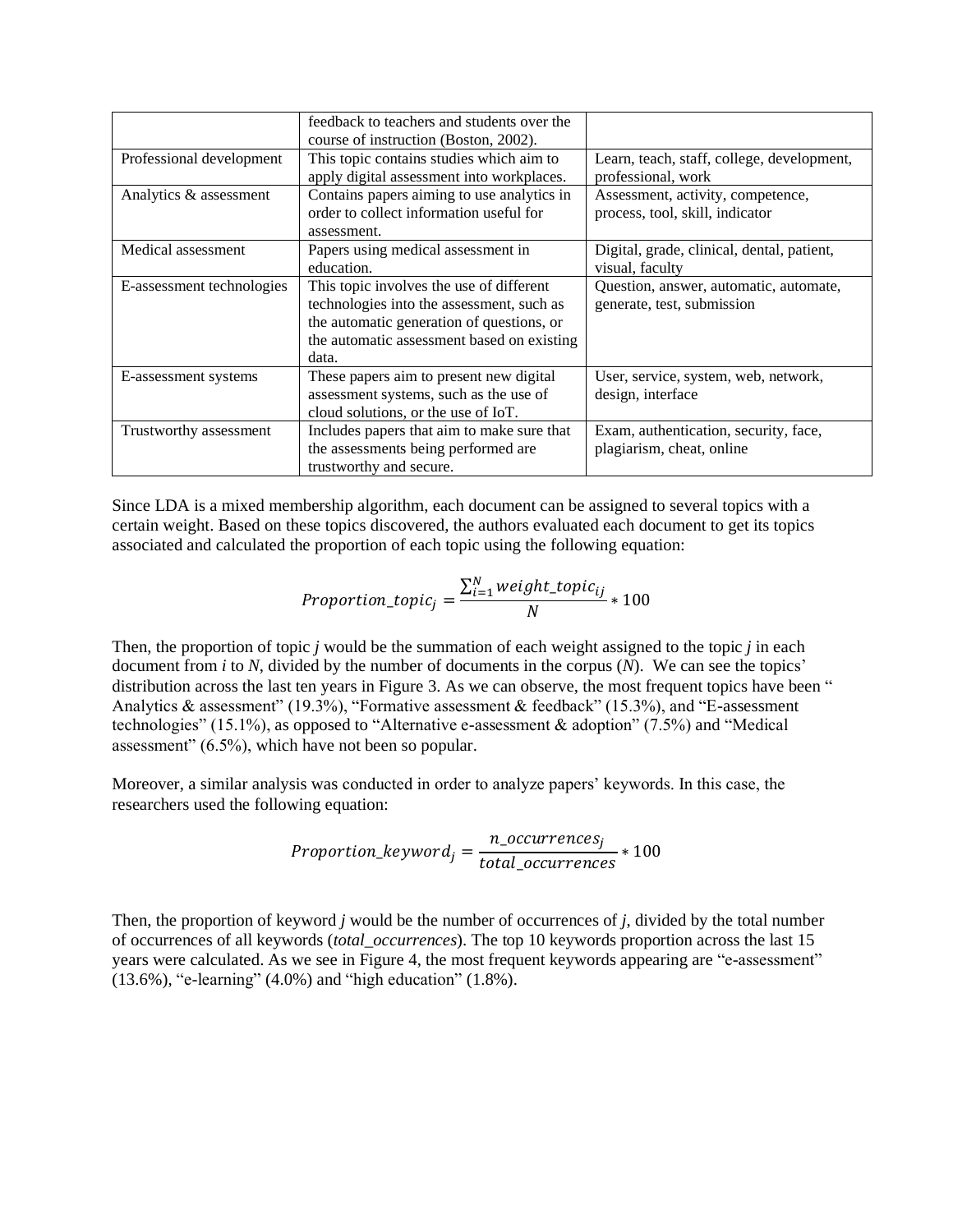

**Topic** 

*Figure 3. Topic's distribution across all papers*



*Figure 4. Keyword's distribution across all papers*

# **RQ2. Evolution of Topics Over the Last 15 Years of Research**

After presenting an analysis covering the last 15 years of research aggregated, now the authors present a second analysis, taking into account each one of these years individually. The proportion each topic in each year is now calculated using the same formula as above, but this time using only the papers corresponding to each year, instead of all of them.

Figure 5 shows the evolution of each topic's distribution over the years. Some topics, such as "Medical assessment," have gained popularity over the years, going from a frequency of 3.6% in 2007 to a maximum of 12.1% in 2009, and ending with 8.1% in 2021. Other topics like "Formative assessment & feedback" or "E-assessment systems" have maintained their frequency stable over the years, and finally, some other topics, such as "Trustworthy assessment"), have lost some popularity over time: between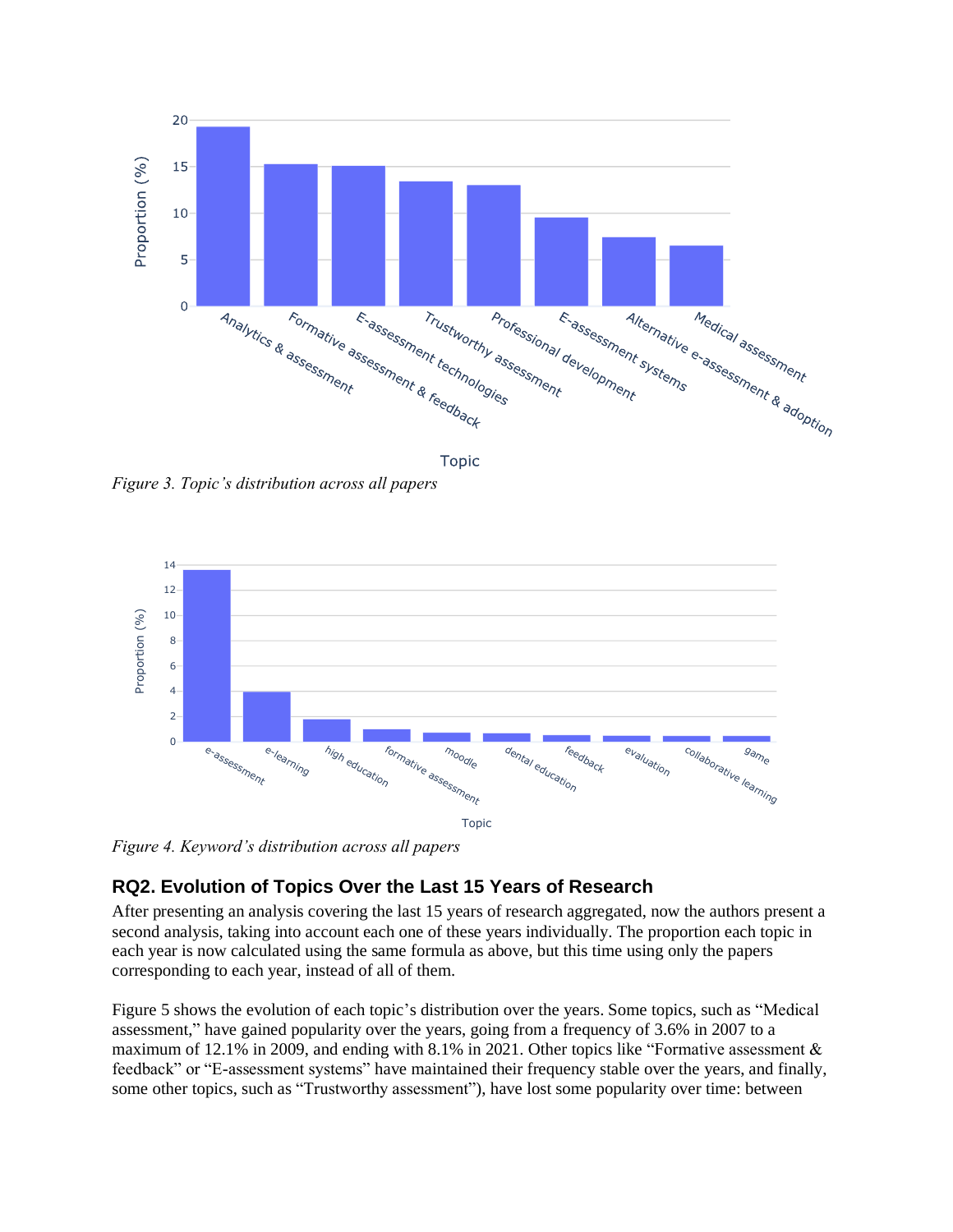years 2009-2015, this topic maintained a proportion above 15%, and then it ended up with a minimum of 5% in 2019.



*Figure 5. Topic's distribution by year*

Analogously, in Figure 6 we have the evolution of each keyword's distribution over time. We see some keywords that have never been as trendy as others, but they keep appearing year after year. This is the case of "high education" which has a similar distribution every year. Moreover, we see that most of the keywords have a tiny proportion compared to "e-assessment" and "e-learning.". In fact, the minimum proportion of "e-assessment" was a 10% in 2015, while the maximum proportion of any of the other keywords (excluding "e-assessment" and "e-learning") is a 3.6%, corresponding to the keyword "formative assessment" in the year 2007. This fact evidences the dominance of this keyword with respect to the others. We also see that not all keywords appear every year: for instance, the keyword "evaluation" did not appear in 2007, 2008, or 2011. Another example is the case of "dental education,", that started appearing in 2012 (did not appear at all before that year) and then it has kept its proportion stable over time.



*Figure 6. Keyword's distribution by year*

# **RQ3. Communities of Authors and Papers in this Topic Based on a Network Analysis Perspective**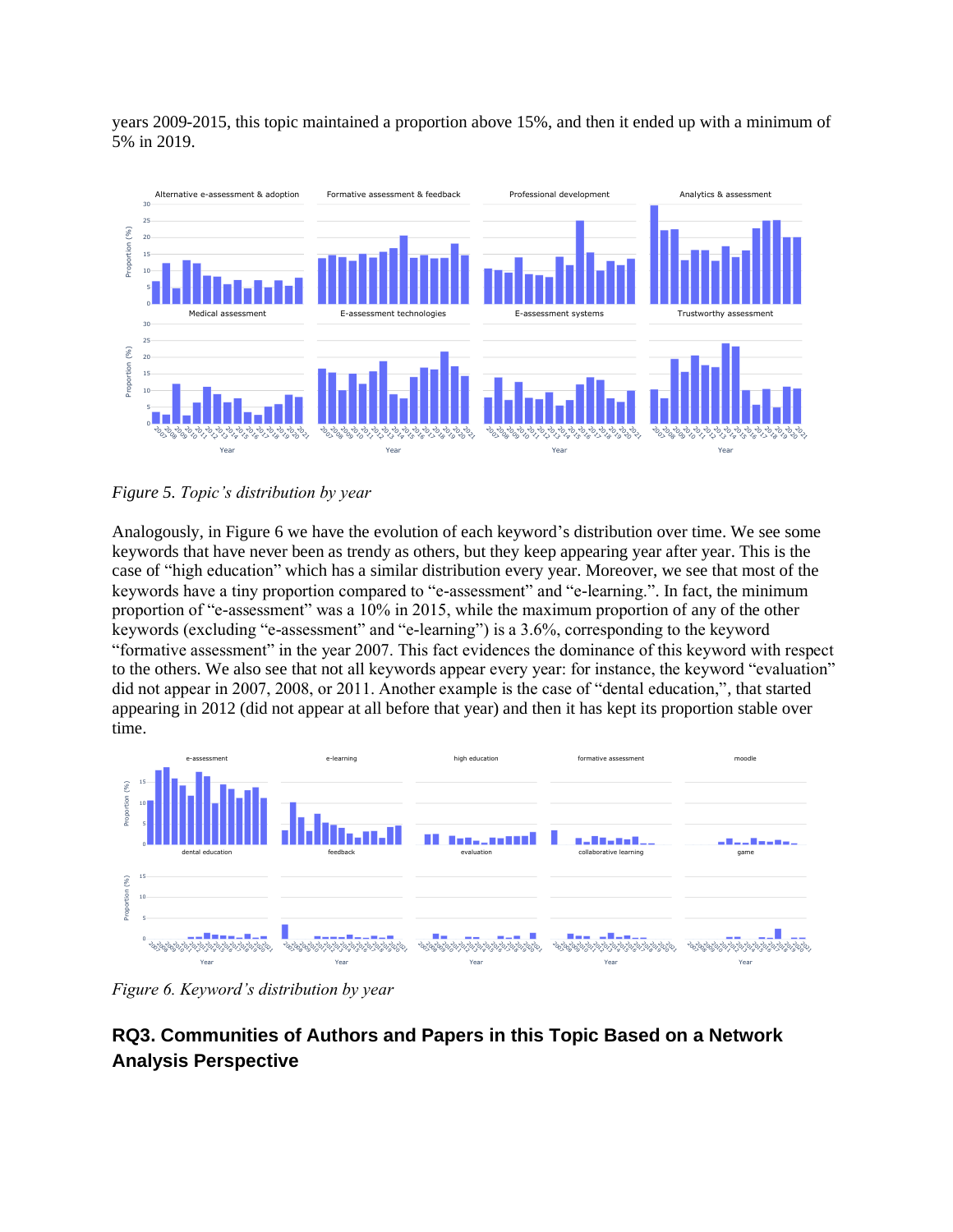As stated in previous sections, the researchers created two different networks: a co-authorship network and a citation network. In Figure 7 we can see the co-authorship network built in Python and then streamed into Gephi, where each node represents an author. Note that, in the plot, only the giant component is shown (a giant component is a connected component of a network that contains a significant proportion of the entire nodes in the network).



*Figure 7. Co-authorship network built on Gephi*

There are 1,810 author names across papers (an average of 3.2 authors per paper), and 1,458 of those author names are unique. Furthermore, the top central authors are "Okada A.," "Noguera I.," "Laamanen M.," "Ladonlahti T.," and "Hettiarachi E.,", among others. Thus, we can see that these authors are the ones that collaborate with a large proportion of other authors that are also considered as central authors in the co-authorship graph. This study also revealed the most frequent authors in the collection (i.e., the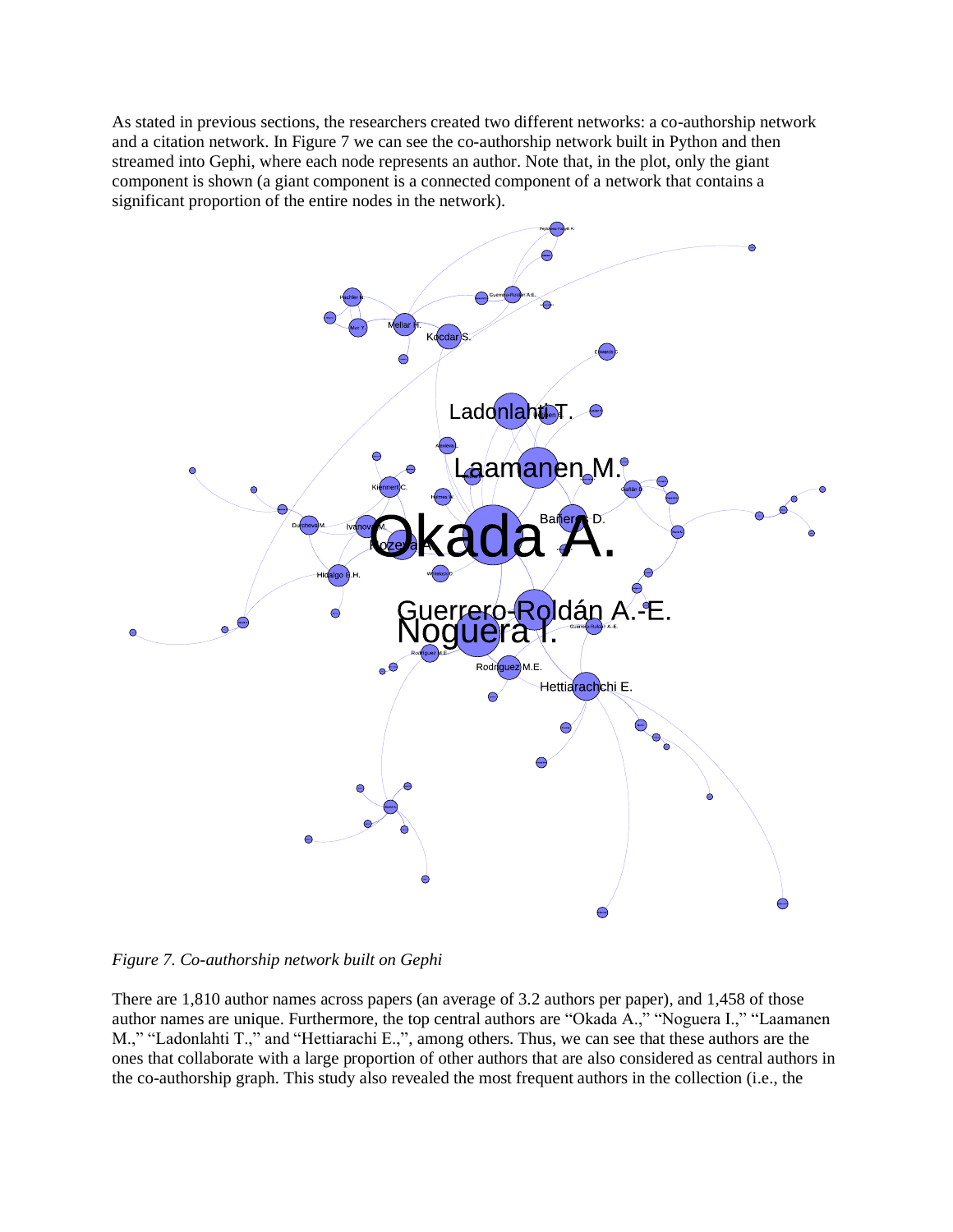authors with a larger proportion of published papers): "Gusev M." (2.06% of the papers), "Ristov S." (1.86%), "Huertas M.A." (1.44%), "Hettiarachchi E." (1.44%), and "Schroeder U." (1.44%).

This giant component shown in the graph has 76 nodes (5.2% of the authors), meaning that the rest of authors (94.8%) are not collaborating with the authors shown in the giant component, so they represent sub-communities within the digital assessment in education community. In general, we see a fragmented community that is weakly connected (overall density of only 0.034).



*Figure 8. Co-citation network built on Gephi*

Moreover, in Figure 8 we can see the citation network built in Python and then streamed into Gephi*.* Each node represents a paper in the network, and each edge is a citation between the two papers (nodes). Note that, in our plot, only the giant component is shown. This giant component shown in the graph has 28 nodes (5% of the papers), meaning that the rest of papers are not strongly connected (being cited or citating) with the rest of papers in the collection. Again, we see a fragmented community that is weakly connected (overall density of only 0.037).

The algorithm has found 28 references between papers of the collection. The top central papers are "Formative e-assessment" (Pachler et al., 2010), "Towards generic and flexible web services for eassessment" (Amelung et al., 2008), "Catalytic assessment: understanding how MCQs and EVS can foster deep learning" (Draper, 2009), and "Tertiary students attitudes to invigilated, online summative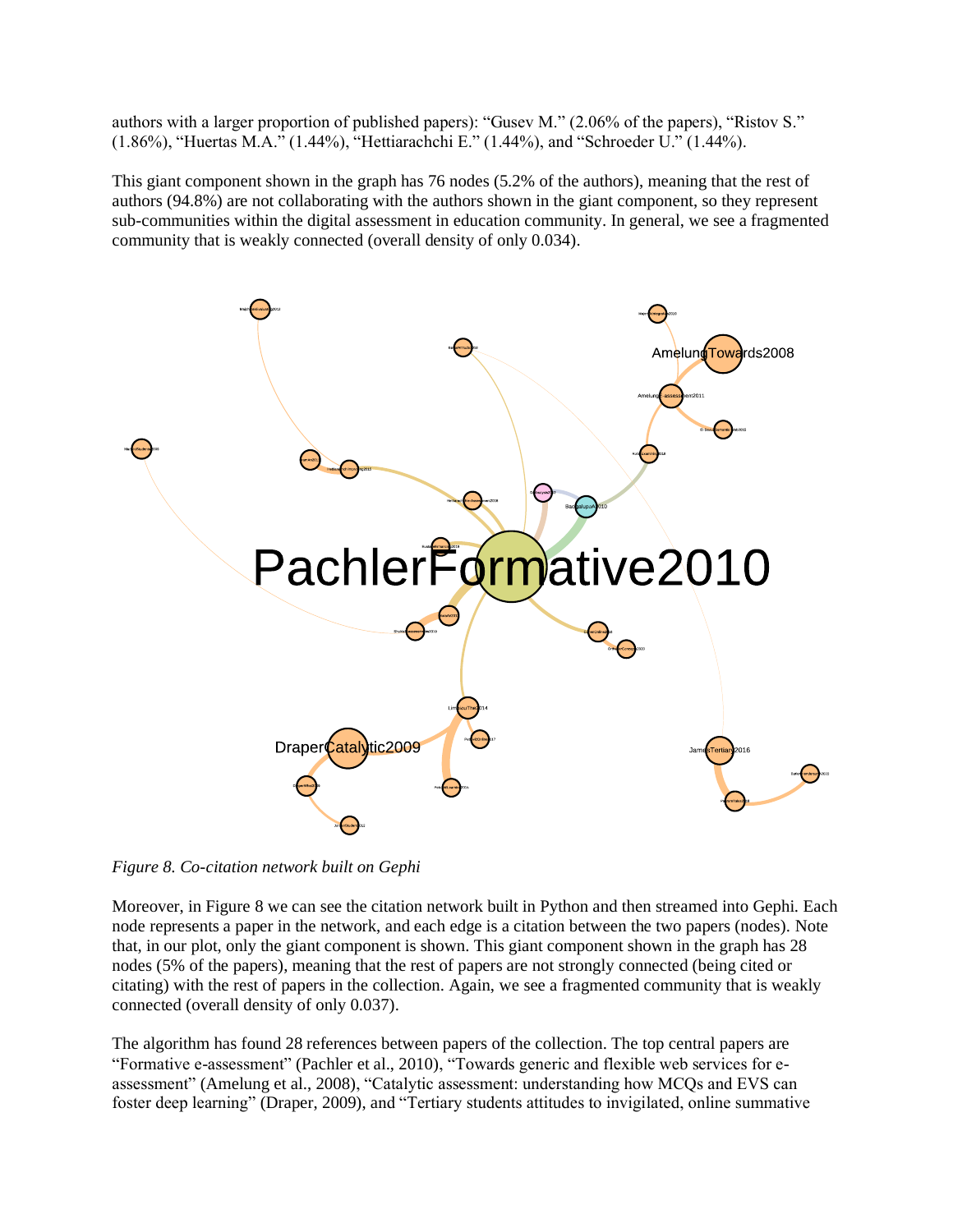examinations" (James, 2016). Looking at the top central papers, we note that one of them was published in 2008, one of them in 2009, one of them in 2010, and another one in 2016. Since these are the papers that have been most cited between them, we note that they are the ones having a major influence between the community being analyzed.

#### **DISCUSSION**

This study aimed to answer three different research questions based on two primary sources from papers: the full manuscripts and the metadata (authors and keywords). We can see a summary of the main findings in Table 3. Comparing topics revealed from full manuscripts and keywords, we see that some of the topics revealed are common, such as "dental education," which can be included into "medical assessment," or "game," which can be included into "alternative e-assessment & adoption." However, most of the topics discovered are different, and also their distributions and evolution over the years. This could indicate that topic modeling is revealing hidden topics based on the papers' full text, which may be more realistic that keywords that are arbitrarily chosen by the authors.

Moreover, if we take a look at the network analysis results, we see that being a central author does not imply that your paper will be also a central paper within the collection, as we are measuring separately collaboration between authors and citations between papers. Moreover, we also see that central and most frequent authors are usually different. However, this is not always the case, since "Hettiarachchi E." is a central author but also a top prolific author. In addition, as (Swacha, 2021) previously noted in his work, there are a little small percentage of authors (15%) that have contributed with more than one paper, which also indicates that research in these areas is usually a short-time activity rather than an area of scientific specialization. Further research could explore the transfer of these trends to many other communities, to check the similarities and differences between communities in these aspects.

Previous work has reviewed the state of the e-assessment literature, revealing trends and future challenges in the area. (Stödberg, 2012) conducted a review aiming to summarize some research on e-assessment, providing an overview based on 76 articles from three well-established scientific journals. This study revealed that most of the literature focused on using closed questions, which is normally considered fair and secure for students. However, digital assessment can also be used to measure more complex competencies and skills (such as 21-st century competencies), which are traditionally difficult to measure using conventional forms of assessment (Ruiperez-Valiente et al., 2020). One of the ways to measure those competencies is using new forms of assessment, such as the assessment through games (game-based assessment). In fact, we see that this is a trend in current digital assessment literature, since we see "game" as a central keyword in the collection, and also this same keyword appearing within the topic "alternative e-assessment & adoption" in the LDA model. In this study, the author also revealed some examples of the use of digital assessment, stating that automated e-assessments can be used to save the assessor's time but also to provide immediate feedback to students on their achievements, which has been shown to have a positive effect. In this study, the topic "e-assessment technologies" discovered includes papers covering automated e-assessments and showing that this is one of the most prominent topics in the area. Moreover, a topic that is not usually mentioned but appears in this study is "trustworthy assessment.". The aim of this sub-area is to assure that the assessment being done is secure, and to ensure that students are not cheating while performing the different tasks.

In the literature review, authors identified some previous studies that also tried to combine several techniques to analyze research areas. For example, authors in (Gurcan et al., 2021) performed a bibliometric analysis using a corpus from e-learning field, and then the abstract of each paper to build a LDA model to discover existing trends in the area. Moreover, (Zhang et al., 2021) investigated three computer science education conferences and analyzed authorship and affiliation details from 4,500 publications. In this research, authors combine the use of different techniques in order to enhance the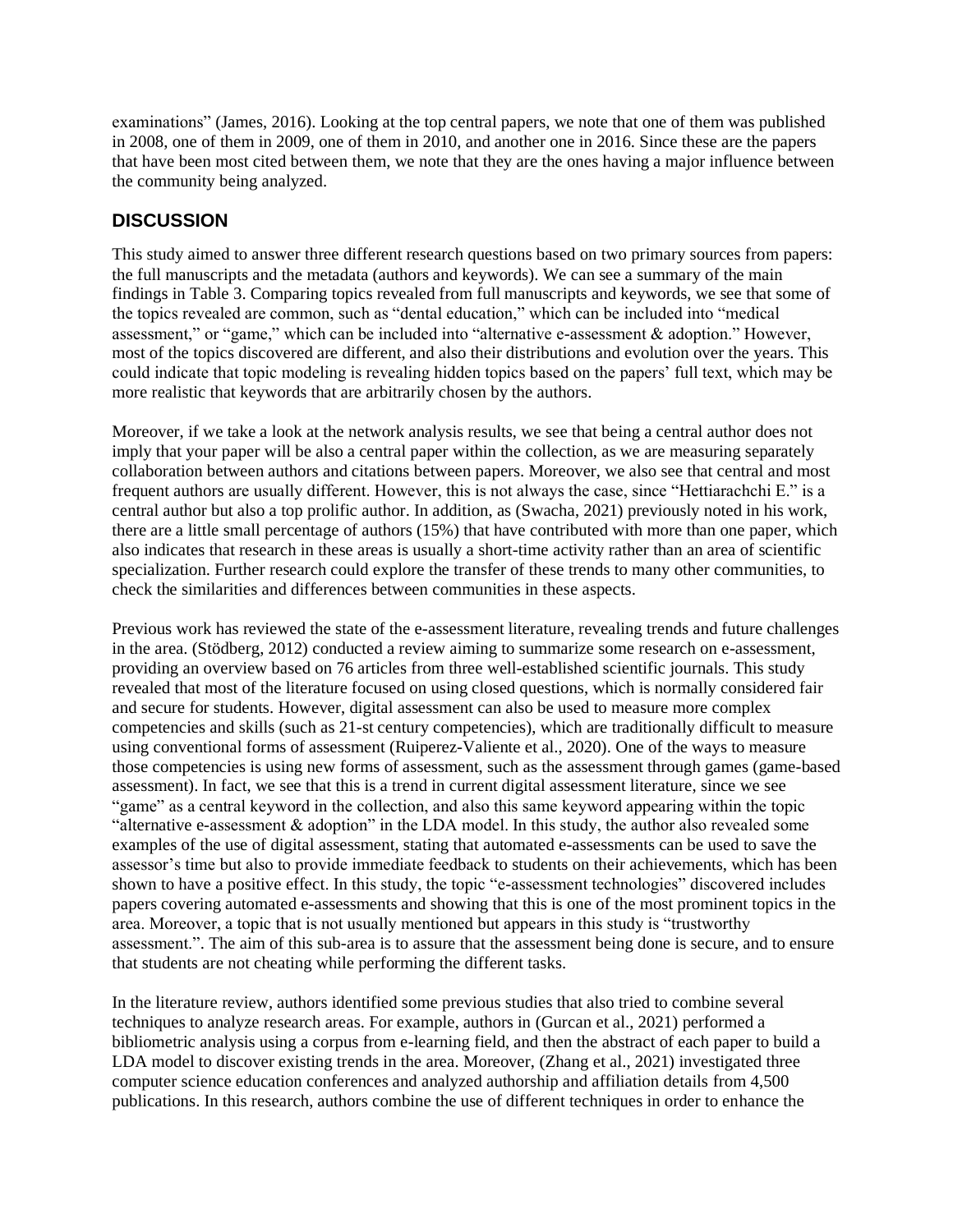classic bibliometrics approach and go beyond literature. Combining both full manuscripts and metadata, we can perform quick analysis combining two different sources of information. On the one hand, using authors from metadata and citations from full manuscripts allow us to conduct network analysis and reveal the most central papers and authors. On the other hand, we can perform effective trend identification based on full-text data and keywords.

| <b>Question</b>                                     | <b>Findings</b>                                             |
|-----------------------------------------------------|-------------------------------------------------------------|
| What are the main topics of digital assessment in   | The main topics found are "e-assessment," "e-learning,"     |
| education based on keywords?                        | "high education," "formative assessment," "moodle,"         |
|                                                     | "dental education," "feedback," "evaluation,"               |
|                                                     | "collaborative learning," and "game."                       |
| What are the main topics of digital assessment in   | The main topics found are "analytics & assessment,"         |
| education based on topic modeling?                  | "formative assessment & feedback," "e-assessment            |
|                                                     | technologies," "trustworthy assessment," "professional      |
|                                                     | development," "e-assessment systems," "alternative e-       |
|                                                     | assessment & adoption," and "medical assessment."           |
| What has been the evolution of such topics over the | The topic that has gained more popularity has been "e-      |
| last 15 years of research based on keywords?        | learning", while other topics such as "e-assessment," "high |
|                                                     | education," and "formative assessment" have kept a stable   |
|                                                     | popularity over time. The topic "e-assessment" shows a      |
|                                                     | clear dominance with respect to the rest.                   |
| What has been the evolution of such topics over the | The topic that has gained more popularity has been          |
| last 15 years of research based on topic modeling?  | "professional development," while other topics such as "e-  |
|                                                     | assessment systems," or "e-assessment technologies" have    |
|                                                     | kept a high popularity during those years. Moreover, other  |
|                                                     | topics like "trustworthy assessment" have been gaining      |
|                                                     | popularity until it reached a peak, and then the interest   |
|                                                     | started decreasing.                                         |
| What are the communities of authors and papers in   | The most central authors are "Okada A.," "Noguera I.,"      |
| this topic based on a network analysis perspective? | "Laamanen M.," "Ladonlahti T.," and "Hettiarachi E.".       |
|                                                     | The most prolific authors are "Gusev M." (2.06% of the      |
|                                                     | papers), "Ristov S." (1.86%), "Huertas M.A." (1.44%),       |
|                                                     | "Hettiarachchi E." (1.44%), and "Schroeder U." (1.44%).     |
|                                                     |                                                             |
|                                                     | The most central papers are "Formative e-assessment"        |
|                                                     | (Pachler et al., 2010), "Towards generic and flexible web   |
|                                                     | services for e-assessment" (Amelung et al., 2008),          |
|                                                     | "Catalytic assessment: understanding how MCQs and EVS       |
|                                                     | can foster deep learning" (Draper, 2009), and "Tertiary     |
|                                                     | students attitudes to invigilated, online summative         |
|                                                     | examinations" (James, 2016).                                |
|                                                     |                                                             |

*Table 3. Summary of the main findings* 

Although the authors have tried to use a search query to cover a wide range of publications in the area, we might be missing some existing publications that are using other keywords in their papers. However, this study is the first one of its class, and the authors believe that it can be helpful to discover current trends in the area in a very easy way. Although the researchers tried to use the full manuscripts when it was possible, not all the studies were available to be retrieved, and the abstract replaced the full text in these cases. This could introduce some bias, since previous research suggested that using full text data provides better results, especially in a small corpus of documents (Syed & Spruit, 2017).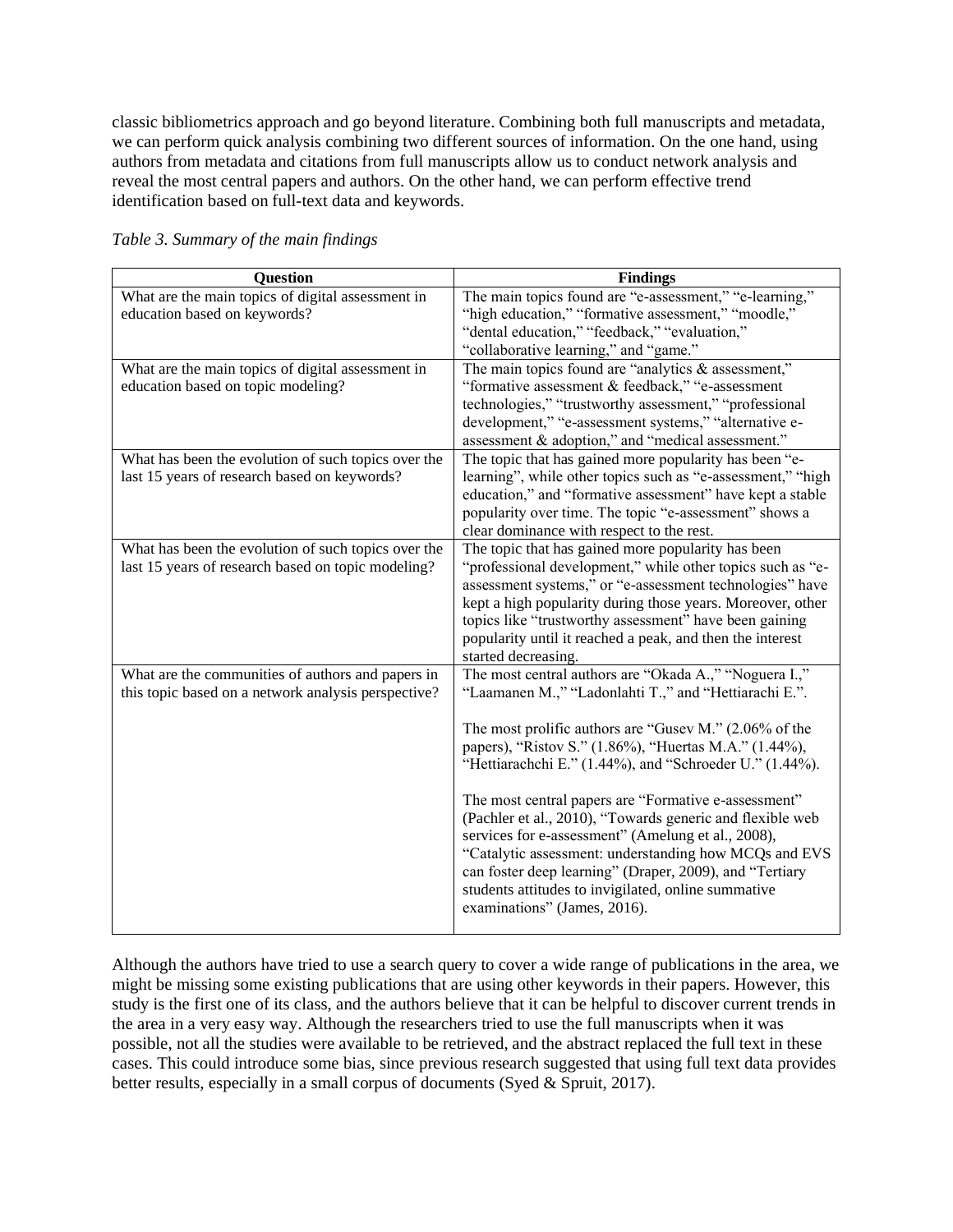# **CONCLUSION, LIMITATIONS AND FUTURE WORK**

This study has performed a full bibliometric analysis of the last 15 years within the field of digital assessment, including various techniques coming from bibliometrics, NLP, and network analysis. Our results have indeed shown that this is a lively field with contributions from numerous researchers as well as diverse topics and application purposes, with Table 3 summarizing all these results. Therefore, we find that digital assessment is a promising field for the coming decade now that the systems are more mature.

However, our work is not without limitations. First, we have limitations in terms of the data collection of papers that we have retrieved, which have been based only on Scopus database, that even though it is the one that indexes more papers, we might be missing some. In addition, our search was also limited by the keywords selected. We believe these keywords truly represent the core of the digital assessment topic, but there could be papers missed because authors are using different terms that we did not contemplate.

We encourage future work to further pursue analyzing the main trends of digital assessment in education. Additional research can include bibliometric studies with an extended literature, as well as adding more in-depth scoping reviews that can analyze qualitatively each of the papers. Future researchers performing case studies within this area, should also heavily take into account best practices to implement these systems. Longitudinal meta-review papers of the digital assessment field can help establish guidelines of what works and what does not work and in which context. Therefore, these analyses can help establish the base so that these systems can be adopted in educational systems. Students and teachers can greatly benefit from digital assessment implementation at many different levels.

#### **ACKNOWLEDGMENT**

This research received no specific grant from any funding agency in the public, commercial, or not-forprofit sectors.

# **REFERENCES**

Allen, J. F. (2003). Natural language processing. In *Encyclopedia of computer science* (pp. 1218–1222). Alruwais, N., Wills, G., & Wald, M. (2018). Advantages and challenges of using e-assessment.

- *International Journal of Information and Education Technology*, *8*(1), 34–37. Amelung, M., Forbrig, P., & Rösner, D. (2008). Towards generic and flexible web services for e-
- assessment. *Proceedings of the 13th Annual Conference on Innovation and Technology in Computer Science Education*, 219–224.
- Amelung, M., Krieger, K., & Rösner, D. (2010). E-Assessment as a Service. *IEEE Transactions on Learning Technologies*, *4*(2), 162–174.
- Anderson, J. R., Boyle, C. F., & Reiser, B. J. (1985). Intelligent tutoring systems. *Science*, *228*(4698), 456–462.
- Apampa, K. M., Wills, G. B., Argles, D., & Marais, E. (2008). Electronic integrity issues in e-assessment security. *2008 Eighth IEEE International Conference on Advanced Learning Technologies*, 394– 395.
- Atanassova, I., Bertin, M., & Mayr, P. (2019). Mining scientific papers: NLP-enhanced bibliometrics. *Frontiers in Research Metrics and Analytics*, *4*, 2.
- Atenstaedt, R. (2017). Word cloud analysis of the BJGP: 5 years on. *British Journal of General Practice*, *67*(658), 231–232.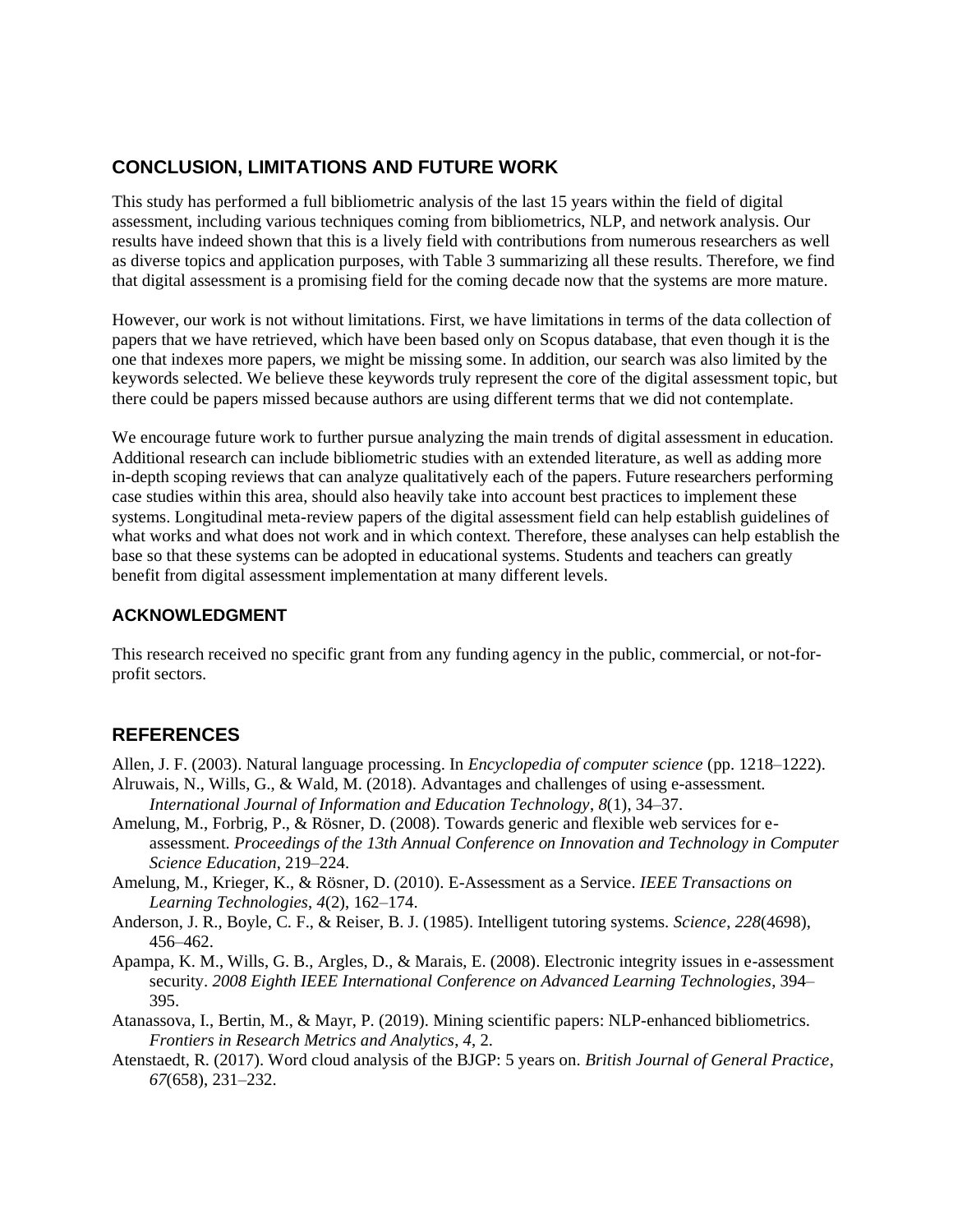- Bastian, M., Heymann, S., & Jacomy, M. (2009). Gephi: an open source software for exploring and manipulating networks. *Third International AAAI Conference on Weblogs and Social Media*.
- Boon-Itt, S., & Skunkan, Y. (2020). Public perception of the COVID-19 pandemic on Twitter: Sentiment analysis and topic modeling study. *JMIR Public Health and Surveillance*, *6*(4), e21978.
- Boston, C. (2002). The concept of formative assessment. *Practical Assessment, Research, and Evaluation*, *8*(1), 9.
- Broadus, R. N. (1987). Toward a definition of "bibliometrics." *Scientometrics*, *12*(5–6), 373–379.
- Burchfield, R. W. (1972). *A supplement to the Oxford English dictionary*.
- Chen, E. S., Stetson, P. D., Lussier, Y. A., Markatou, M., Hripcsak, G., & Friedman, C. (2007). Detection of practice pattern trends through Natural Language Processing of clinical narratives and biomedical literature. *AMIA Annual Symposium Proceedings*, *2007*, 120.
- Chen, L., Chen, P., & Lin, Z. (2020). Artificial intelligence in education: A review. *Ieee Access*, *8*, 75264–75278.
- Chen, X., Zou, D., Cheng, G., & Xie, H. (2020). Detecting latent topics and trends in educational technologies over four decades using structural topic modeling: A retrospective of all volumes of Computers & Education. *Computers & Education*, *151*, 103855.
- Chopra, A., Prashar, A., & Sain, C. (2013). Natural language processing. *International Journal of Technology Enhancements and Emerging Engineering Research*, *1*(4), 131–134.
- Chowdhary, K. R. (2020). Natural language processing. *Fundamentals of Artificial Intelligence*, 603–649.
- Chowdhury, G. G. (2003). Natural language processing. *Annual Review of Information Science and Technology*, *37*(1), 51–89.
- Cooper, I. D. (2015). Bibliometrics basics. *Journal of the Medical Library Association: JMLA*, *103*(4), 217.
- Cox, A., Gadd, E., Petersohn, S., & Sbaffi, L. (2019). Competencies for bibliometrics. *Journal of Librarianship and Information Science*, *51*(3), 746–762.
- De Bellis, N. (2009). *Bibliometrics and citation analysis: from the science citation index to cybermetrics*. scarecrow press.
- Dellos, R. (2015). Kahoot! A digital game resource for learning. *International Journal of Instructional Technology and Distance Learning*, *12*(4), 49–52.
- Draper, S. W. (2009). Catalytic assessment: understanding how MCQs and EVS can foster deep learning. *British Journal of Educational Technology*, *40*(2), 285–293.
- Fan, J., Gao, Y., Zhao, N., Dai, R., Zhang, H., Feng, X., Shi, G., Tian, J., Chen, C., Hambly, B. D., & others. (2020). Bibliometric analysis on COVID-19: a comparison of research between English and Chinese studies. *Frontiers in Public Health*, *8*, 477.
- Glänzel, W., & Schubert, A. (2004). Analysing scientific networks through co-authorship. In *Handbook of quantitative science and technology research* (pp. 257–276). Springer.
- Gomez, M. J., Ruipérez-Valiente, J. A., Martínez, P. A., & Kim, Y. J. (2021). Applying Learning Analytics to Detect Sequences of Actions and Common Errors in a Geometry Game. *Sensors*, *21*(4), 1025.
- GÜRCAN, F., & ÖZYURT, Ö. (2020). Emerging trends and knowledge domains in E-learning researches: Topic modeling analysis with the articles published between 2008-2018. *Journal of Computer and Education Research*, *8*(16), 738–756.
- Gurcan, F., Ozyurt, O., & Cagitay, N. E. (2021). Investigation of Emerging Trends in the E-Learning Field Using Latent Dirichlet Allocation. *The International Review of Research in Open and Distributed Learning*, *22*(2), 1–18.
- Heimerl, F., Lohmann, S., Lange, S., & Ertl, T. (2014). Word cloud explorer: Text analytics based on word clouds. *2014 47th Hawaii International Conference on System Sciences*, 1833–1842.
- Hevey, D. (2018). Network analysis: a brief overview and tutorial. *Health Psychology and Behavioral Medicine*, *6*(1), 301–328.
- Huba, M. E., & Freed, J. E. (2000). *Learner-centered assessment on college campuses: Shifting the focus from teaching to learning.* ERIC.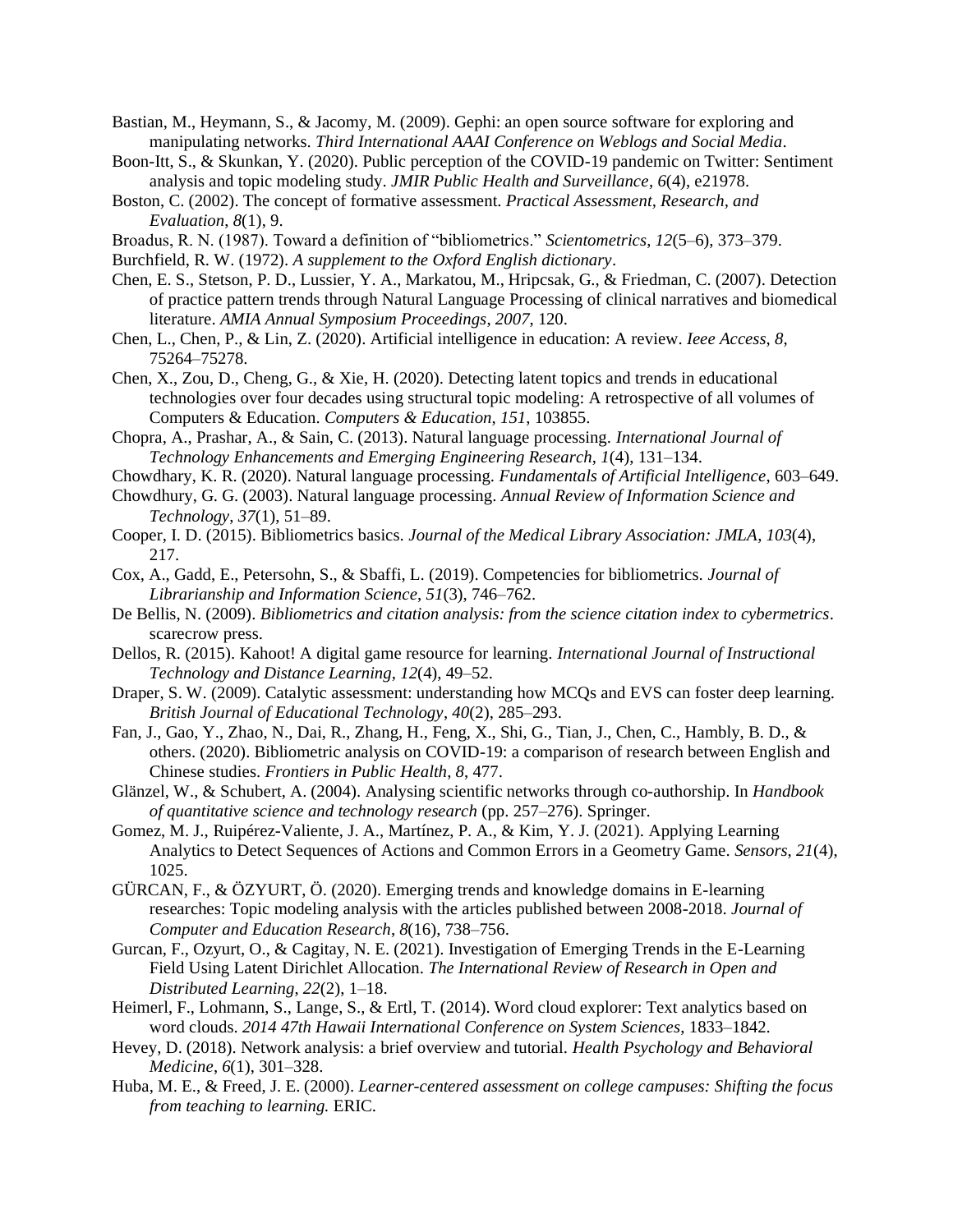- James, R. (2016). Tertiary student attitudes to invigilated, online summative examinations. *International Journal of Educational Technology in Higher Education*, *13*(1), 1–13.
- Jaramillo-Morillo, D., Ruipérez-Valiente, J., Sarasty, M. F., & Ramírez-Gonzalez, G. (2020). Identifying and characterizing students suspected of academic dishonesty in SPOCs for credit through learning analytics. *International Journal of Educational Technology in Higher Education*, *17*(1), 1–18.
- Ji, P., Jin, J., Ke, Z. T., & Li, W. (2021). Co-citation and Co-authorship Networks of Statisticians. *Journal of Business \& Economic Statistics*, 1–17.
- Kokol, P., Blažun Vošner, H., & Završnik, J. (2021). Application of bibliometrics in medicine: a historical bibliometrics analysis. *Health Information \& Libraries Journal*, *38*(2), 125–138.
- Kumar, S. (2015). Co-authorship networks: a review of the literature. *Aslib Journal of Information Management*.
- Laumer, S., von Stetten, A., & Eckhardt, A. (2009). E-assessment. *Business \& Information Systems Engineering*, *1*(3), 263–265.
- Lu, W., Janssen, J., Milios, E., Japkowicz, N., & Zhang, Y. (2007). Node similarity in the citation graph. *Knowledge and Information Systems*, *11*(1), 105–129.
- O'callaghan, D., Greene, D., Carthy, J., & Cunningham, P. (2015). An analysis of the coherence of descriptors in topic modeling. *Expert Systems with Applications*, *42*(13), 5645–5657.
- Okubo, Y. (1997). *Bibliometric indicators and analysis of research systems: methods and examples*.
- Pachler, N., Daly, C., Mor, Y., & Mellar, H. (2010). Formative e-assessment: Practitioner cases. *Computers \& Education*, *54*(3), 715–721.
- Palmer, J. A. (2021). *pdftotext*.
- Park, K. C., & Lee, C. H. (2019). A study on the research trends for smart city using topic modeling. *Journal of Internet Computing and Services*, *20*(3), 119–128.
- Pritchard, A., & others. (1969). Statistical bibliography or bibliometrics. *Journal of Documentation*, *25*(4), 348–349.
- Raja, R., & Nagasubramani, P. C. (2018). Impact of modern technology in education. *Journal of Applied and Advanced Research*, *3*(1), 33–35.
- Ridgway, J., McCusker, S., & Pead, D. (2004). *Literature review of e-assessment.* Futurelab.
- Röder, M., Both, A., & Hinneburg, A. (2015). Exploring the space of topic coherence measures. *Proceedings of the Eighth ACM International Conference on Web Search and Data Mining*, 399– 408.
- Ruiperez-Valiente, J. A., Gaydos, M., Rosenheck, L., Kim, Y. J., & Klopfer, E. (2020). Patterns of Engagement in an Educational Massive Multiplayer Online Game: A Multidimensional View. *IEEE Transactions on Learning Technologies*, *X*(X), 1–14. https://doi.org/10.1109/TLT.2020.2968234
- Ruipérez-Valiente, J. A., & Kim, Y. J. (2020). Effects of solo vs. collaborative play in a digital learning game on geometry: Results from a K12 experiment. *Computers & Education*, *159*, 104008.
- Saini, S., Rambli, D. R. A., Sulaiman, S., Zakaria, M. N., & Shukri, S. R. M. (2012). A low-cost game framework for a home-based stroke rehabilitation system. *2012 International Conference on Computer & Information Science (ICCIS)*, *1*, 55–60.
- Sclater, N. (2008). Web 2.0, personal learning environments, and the future of learning management systems. *Research Bulletin*, *13*(13), 1–13.
- Serrat, O. (2017). Social network analysis. In *Knowledge solutions* (pp. 39–43). Springer.
- Stevens, K., Kegelmeyer, P., Andrzejewski, D., & Buttler, D. (2012). Exploring topic coherence over many models and many topics. *Proceedings of the 2012 Joint Conference on Empirical Methods in Natural Language Processing and Computational Natural Language Learning*, 952–961.
- Stödberg, U. (2012). A research review of e-assessment. *Assessment \& Evaluation in Higher Education*, *37*(5), 591–604.
- Swacha, J. (2021). State of research on gamification in education: A bibliometric survey. *Education Sciences*, *11*(2), 69.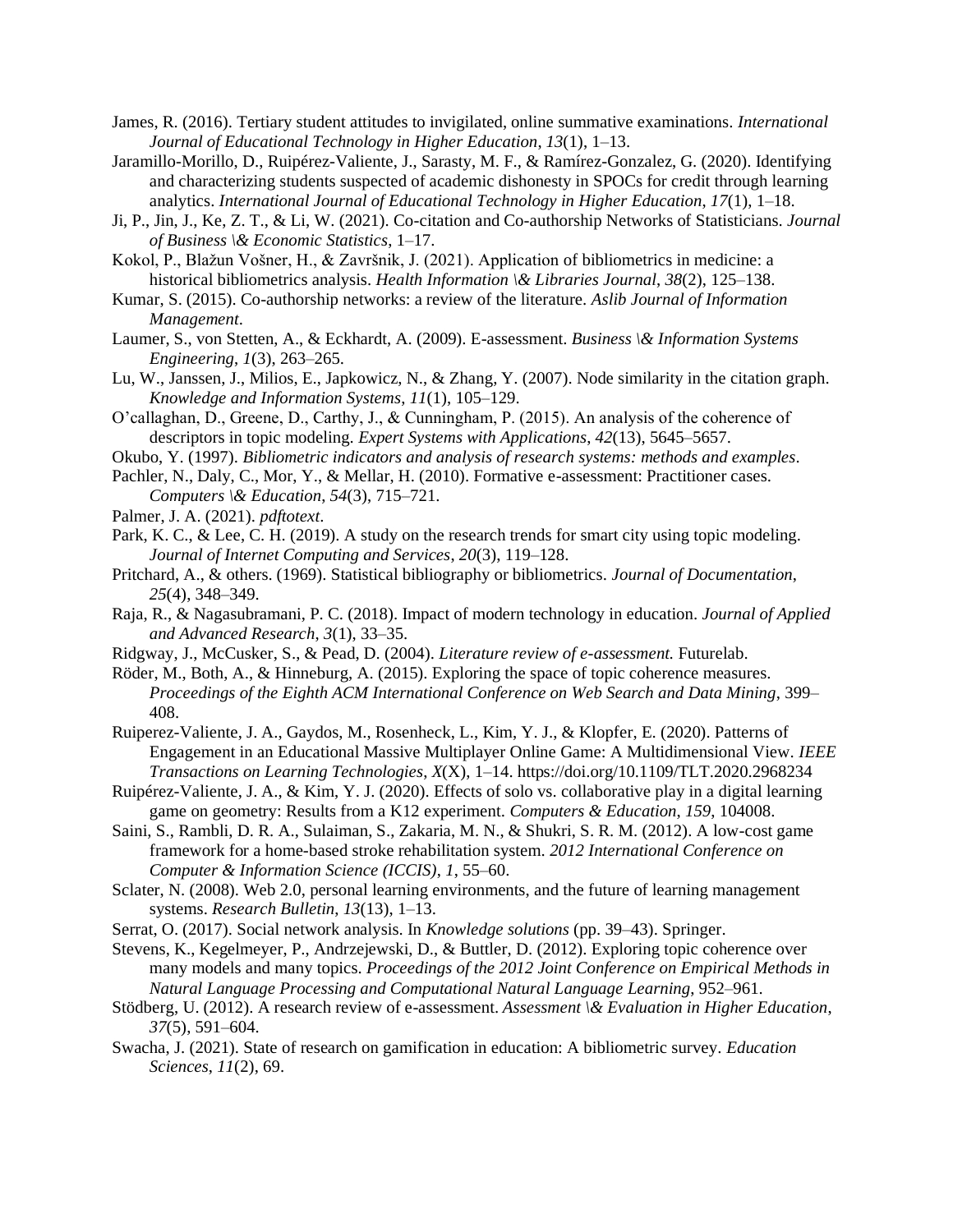- Syed, S., & Spruit, M. (2017). Full-text or abstract? examining topic coherence scores using latent dirichlet allocation. *2017 IEEE International Conference on Data Science and Advanced Analytics (DSAA)*, 165–174.
- Thooriqoh, H. A., Fatichah, C., Purwitasari, D., & others. (2021). Topic Detection in Sentiment Analysis of Twitter Texts for Understanding The COVID-19 Effect in Local Economic Activities. *2021 13th International Conference on Information \& Communication Technology and System (ICTS)*, 354– 359.
- Whitelock, D. (2009). e-assessment: developing new dialogues for the digital age. *British Journal of Educational Technology*, *40*(2), 199–202.
- Wolfram, D. (2016). Bibliometrics, information retrieval and natural language processing: natural synergies to support digital library research. *Proceedings of the Joint Workshop on Bibliometric-Enhanced Information Retrieval and Natural Language Processing for Digital Libraries (BIRNDL)*, 6–13.
- Yao, L., Mimno, D., & McCallum, A. (2009). Efficient methods for topic model inference on streaming document collections. *Proceedings of the 15th ACM SIGKDD International Conference on Knowledge Discovery and Data Mining*, 937–946.
- Zhang, J., Luxton-Reilly, A., Denny, P., & Whalley, J. (2021). Scientific Collaboration Network Analysis for Computing Education Conferences. *Proceedings of the 26th ACM Conference on Innovation and Technology in Computer Science Education V. 1*, 582–588.
- Zhu, Z.-T., Yu, M.-H., & Riezebos, P. (2016). A research framework of smart education. *Smart Learning Environments*, *3*(1), 1–17.

#### **ADDITIONAL READING**

Allen, J. F. (2003). Natural language processing. In *Encyclopedia of computer science* (pp. 1218–1222).

- Mikropoulos, T. A., Sampson, D. G., Nikopoulos, A., & Pintelas, P. (2014). The evolution of Educational Technology based on a bibliometric study. In *Research on e-Learning and ICT in Education* (pp. 15-24). Springer, New York, NY.
- Atanassova, I., Bertin, M., & Mayr, P. (2019). Mining scientific papers: NLP-enhanced bibliometrics. *Frontiers in Research Metrics and Analytics*, *4*, 2.
- Scott, J. (1988). Social network analysis. *Sociology*, *22*(1), 109–127.
- Eyal, L. (2012). Digital assessment literacy—The core role of the teacher in a digital environment. *Journal of Educational Technology & Society*, *15*(2), 37-49.
- Jordan, S. (2013). E-assessment: Past, present and future. *New Directions*, *9*(1), 87-106.
- Alruwais, N., Wills, G., & Wald, M. (2018). Advantages and challenges of using eassessment. *International Journal of Information and Education Technology*, *8*(1), 34-37.
- Amelung, M., Krieger, K., & Rösner, D. (2010). E-Assessment as a Service. *IEEE Transactions on Learning Technologies*, *4*(2), 162-174.

### **KEY TERMS AND DEFINITIONS**

**Bibliometrics:** Bibliometrics is the use of statistical methods to analyze books, articles and other publications.

**Natural Language Processing:** branch of computer science which aims to understand and produce language the same way as human beings can.

**Lemmatization:** the algorithmic process of determining the lemma of a word based on its intended meaning.